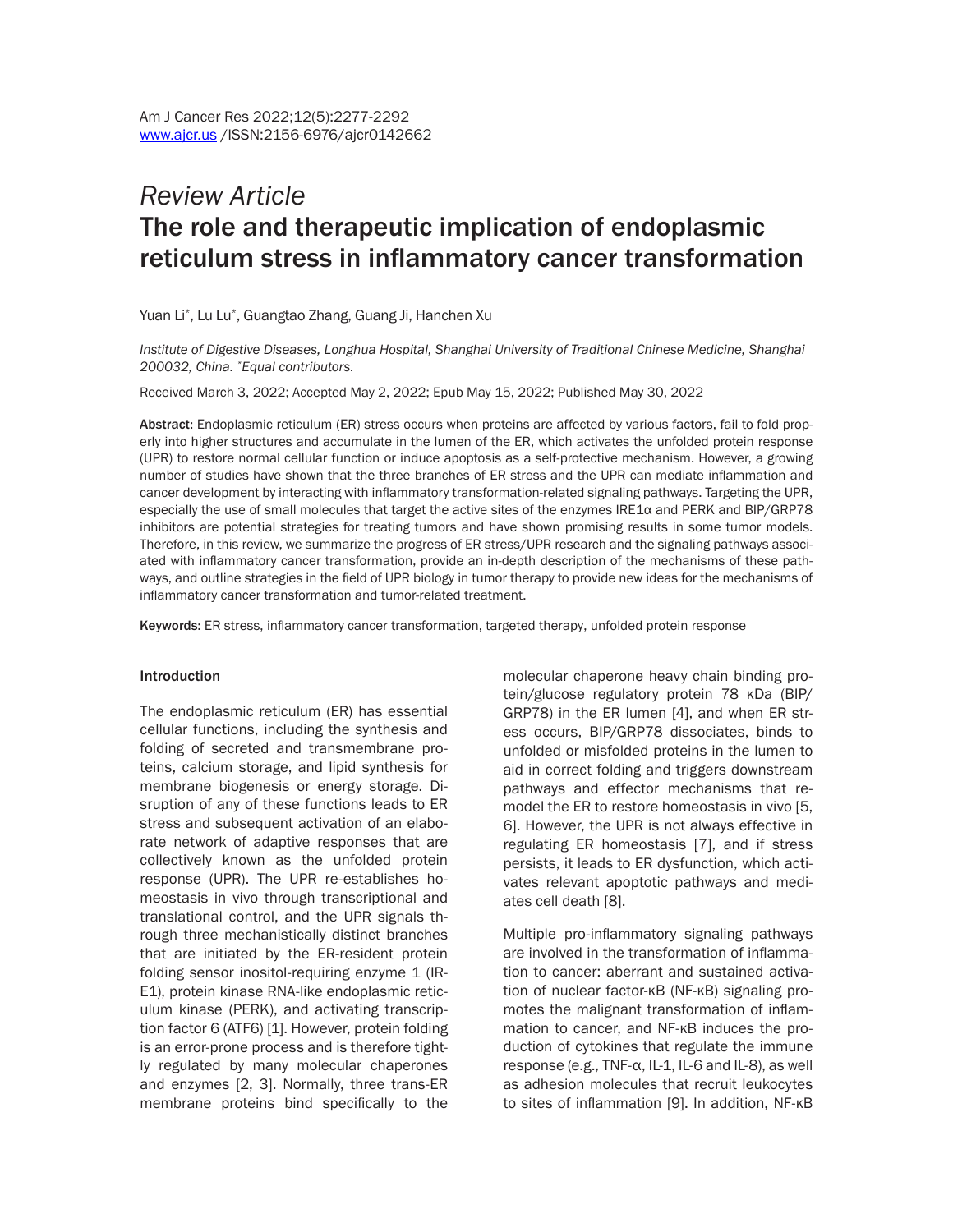may also control the transformation and metastasis of epithelial cells to mesenchymal cells [10]. The upregulation of VEGF and its receptor controls tumor angiogenesis and promotes tumor progression [11]. Specific NF-κB inhibitors targeting the IKK complex are promising anticancer agents [12]. Growth factors (VEGF and TGF-β) and various cytokines, including IL-6, IL-17, IL-10, granulocyte-macrophage colony-stimulating factor (GM-CSF) and leukemia inhibitory factor (LIF), promote signal transducer and activator of transcription 3 (STAT3) activation, and STAT3 transduces signals from all members of the IL-6 and IL-10 families to promote tumor growth and disease progression [13].

Numerous studies in recent years have shown that ER stress is closely related to the inflammatory response, IRE1 activation in macrophages mediates a decisive pro-inflammatory response [14, 15], and ATF6 was shown to be activated in inflammatory bowel disease [16]. In the sophisticated and complex process of inflammatory cancer transformation, ER stress is widely involved in different signaling pathways, such as NF-κB [17], STAT [18], PI3K/AKT [19, 20], and Notch [21], to regulate inflammation to cancer transformation. Moreover, the molecular mechanism of inflammation-induced tumorigenesis is an important branch of tumor therapy, and so in this review, we will focus on ER stress, the three ER membrane receptors, and the signaling pathway associated with inflammatory cancer transformation, summarize the mechanism by which ER stress/the UPR affect inflammatory cancer transformation, outline the strategy of studying the UPR in tumor therapy, and provide new ideas for the diagnosis and treatment of tumors.

## IRE1 and inflammatory cancer transformation

IRE1, which is a dual enzyme with serine/threonine kinase and ribonucleic acid endonuclease activity, is the most highly conserved gene from yeast to humans, and IRE1α is one of the isoforms that is normally expressed in most cells and tissues [22, 23]. Under ER stress conditions, the structural domain of the kinase IRE1 phosphorylates itself and activates endoribonuclease (RNase) activity [24, 25], followed by RNase domain binding to X-box binding protein 1 (XBP1) mRNA to translate the active tran-

scription factor XBP1s [26, 27], which induces the transcriptional chaperones and lipid synthesis involved in the expression of target genes [26, 28, 29] and increases the protein folding capacity and concomitant expansion of the ER membrane area. The RNase activity of IRE1 is associated with various pathologies, such as cancer and inflammatory, metabolic and degenerative diseases, for instance, inhibiting IRE1 activity is effective in preventing MYC-driven breast cancer development [30], and the regulation of IRE1 activity is emerging as an attractive therapeutic strategy against these diseases [31].

Prolonged ER stress activates IRE1 [32],  $IRE1\alpha/XBP1$  axis further promoted the phosphorylation of STAT3 Tyr705 in primary effusion lymphoma (PEL) by inducing the release of IL-6, IL-10 and VEGF to enable the survival of PEL cells [33]. In human melanoma cells, spliced/ activated XBP1 induced IL-6 expression by directly binding to the IL-6 promoter, which further promoted STAT3 phosphorylation and enhanced the oncogenic effects of STAT3 [34]. However, IL-6 and its biological effects activated by STAT3 not only play an important part in tumor progression, but also are closely related to tumor-associated macrophages (TAMs) [35- 37]. Some investigators have specifically observed XBP1s expression in TAMs, which promotes the growth and metastasis of colorectal cancer (CRC) by enhancing the expression of the protumor cytokines IL-6, VEGFα, and IL-4, triggering STAT3 signaling by activating downstream SIRPα [38, 39]. 7S,15R-dihydroxy-16S, 17S-epoxy-docosapentaenoic acid (diHEP-DPA) use reduced SIRPα expression in TAMs and effectively reversed TAM conditioned medium (TCCM)-induced epithelial-mesenchymal transition (EMT) [39, 40]. In M1-like TAM, the mesenchymal/stem-like phenotype of oral squamous cell carcinoma (OSCC) was shown to be linked to the IL-6/STAT3/THBS1 feedback loop [41]. In addition, the RNase activity of IRE1 $\alpha$ also regulates phosphatidylinositol (PI3K) levels during premiR2137 maturation and mediates ER stress-related degradation (ERAD) via the PI3K/AKT/mTOR pathway in breast cancer cells [42, 43].

Notch signaling is an intercellular transmission mechanism in which the interactions between Notch receptors and membrane-bound Notch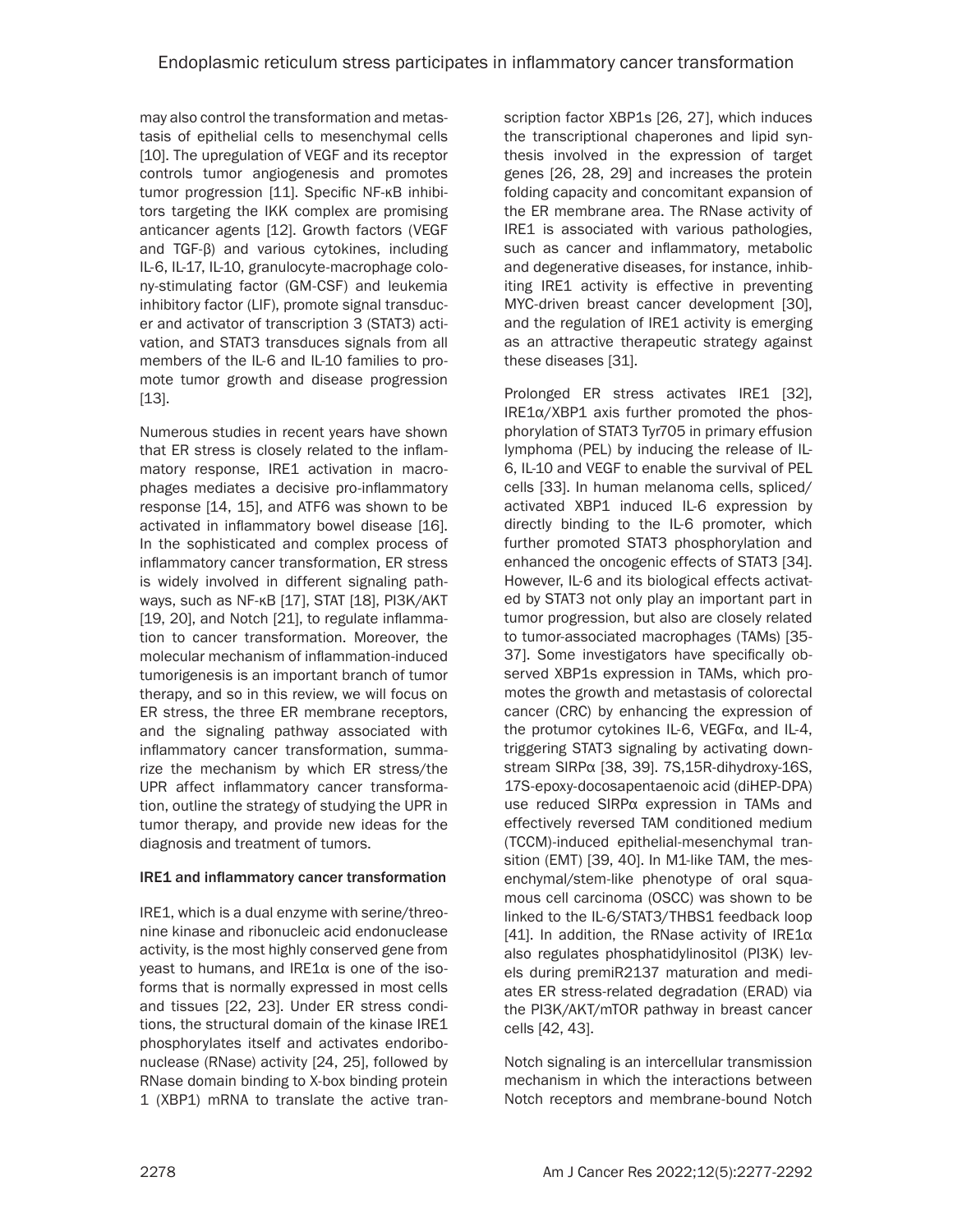ligands expressed on juxtaposed cells regulate the fate of one cell via neighboring cells [44-46] and is a major factor in stem cell maintenance in many tumors [47]. Dll1 in mammary stem cells activates Notch signaling in macrophages and enhances mammary stem cell self-renewal through macrophage-derived WNT ligands [48]. Deletion of Notch3 under ER stress conditions allows BIP/GRP78 to interact with IRE1α, leading to its ubiquitination and inactivation [49]. Targeting Notch3 in with the presence of ER stress inducers could be a therapeutic approach for T-cell acute lymphoblastic leukemia (T-ALL): the Notch3-dependent IRE1α/XBP1 axis disrupts the conversion of prosurvival UPR signaling to the proapoptotic UPR signal, promoting CHOP-mediated apoptosis [50]. In addition, the NOTCH signaling pathway directly regulates the expression of ERAD genes (e.g., Sel1l, Hrd1, Os9, Edem1) [51]. Sel1l deletion significantly activates three branches of the UPR, leading to the accumulation of mis/ unfolded proteins and apoptosis. The IRE $1\alpha$ / XBP1 signaling pathway can act as a compensatory mechanism to suppress Sell deletioninduced ER stress, and PERK deletion significantly restores immune cell numbers and inhibits thymocyte apoptosis in Sel1lCKO mice [52]. Despite the opposite effect of ERAD on Notch signaling [53, 54], ER stress inhibits GLP-1 (a Notch receptor body)/Notch-mediated aberrant proliferation, promoting tumor formation, and the IRE1/XBP1 branch of the UPR is an important weapons. The UPR may not distinguish between gain-of-function or loss-of-function when correcting aberrantly folded mutant Notch receptors but simply identifies these proteins as "corrected misfold" [55, 56]. More studies are needed to provide insight into whether the compensatory mechanism by which IRE1α/XBP1 promotes ER homeostasis after ERAD/Notch deletion is based on two conserved protein regulatory systems [57] or on a regulatory mechanism associated with inflammatory signaling pathways under different conditions.

## PERK and inflammatory cancer transformation

PERK is a MAM-rich component that interacts with multifunctional mitochondria-associated ER membrane (MAM) tethering proteins and regulates the exchange of metabolites, such as

lipids, reactive oxygen species (ROS) and  $Ca<sup>2+</sup>$ , at the contact site [58]. In contrast to IRE1, PERK has a different function in determining cell fate [59, 60]. When stimulated by unfolded proteins, PERK oligomerizes, phosphorylates itself and subsequently phosphorylates eukaryotic translation initiation factor 2α (eIF-2α) to promote the transcription of ATF4, which accumulates at the promoters of target genes, including CHOP, GADD34 and ATF3 [61-63]. The PERK/ATF4/CHOP signaling pathway is thought to play a key role in inducting apoptosis of liver cells, podocyte, PC12 cells in vitro and in vivo [64-66], and joint involvement of CHOP and ATF4 is required for the induction of cell death [61]. In other words, sustained PERK signaling can promote apoptosis [59]. To further support this hypothesis, one investigator used the ERα bioregulator BHPI to induce breast cancer cell apoptosis and found that this treatment activated PERK but suppressed IRE1α/ XBP1 expression due to the functional inhibition of ERα, suggesting that PERK activation was sufficient to induce apoptosis [67].

On the other hand, sustained activation of PERK causes phosphorylation of the downstream signal eIF2α at serine 51 [68]. eIF2α activates NF-κB by reducing the level of IκBα in mouse embryonic fibroblasts [69]. NF-κB, a key molecule between chronic inflammation and cancer [70], acts as a central regulator of immune response and inflammation by upregulating many chemokines CXCL1, CXCL2, CXCL3 and cytokines TNF-α, IL-1β, IL-6, IL-8. Activated NF-κB also affects cell proliferation and apoptosis by targeting Bcl2, IAPs and cell cycle proteins [71], it also participates in adaptive immune responses through B cells and T cells, which further exacerbate inflammation [72]. This is associated with reduced genetic stability and gene mutations in tumorigenesis and progression [73]. But this effect is not absolute. NF-κB in LTED breast cancer cells, however, is activated independent of PERK and eIF2α phosphorylation, whereas STAT3, which is a stress response mediator, is phosphorylated by PERK to increase NF-κB DNA binding activity [69]. In addition, specific STAT3 nuclear translocation inhibitors significantly reduce NF-κB DNA binding activity in breast cancer cells, suggesting that DNA-level interactions could mediate full activation of NF-κB by ST-AT3. Thus, PERK transmits stress signals from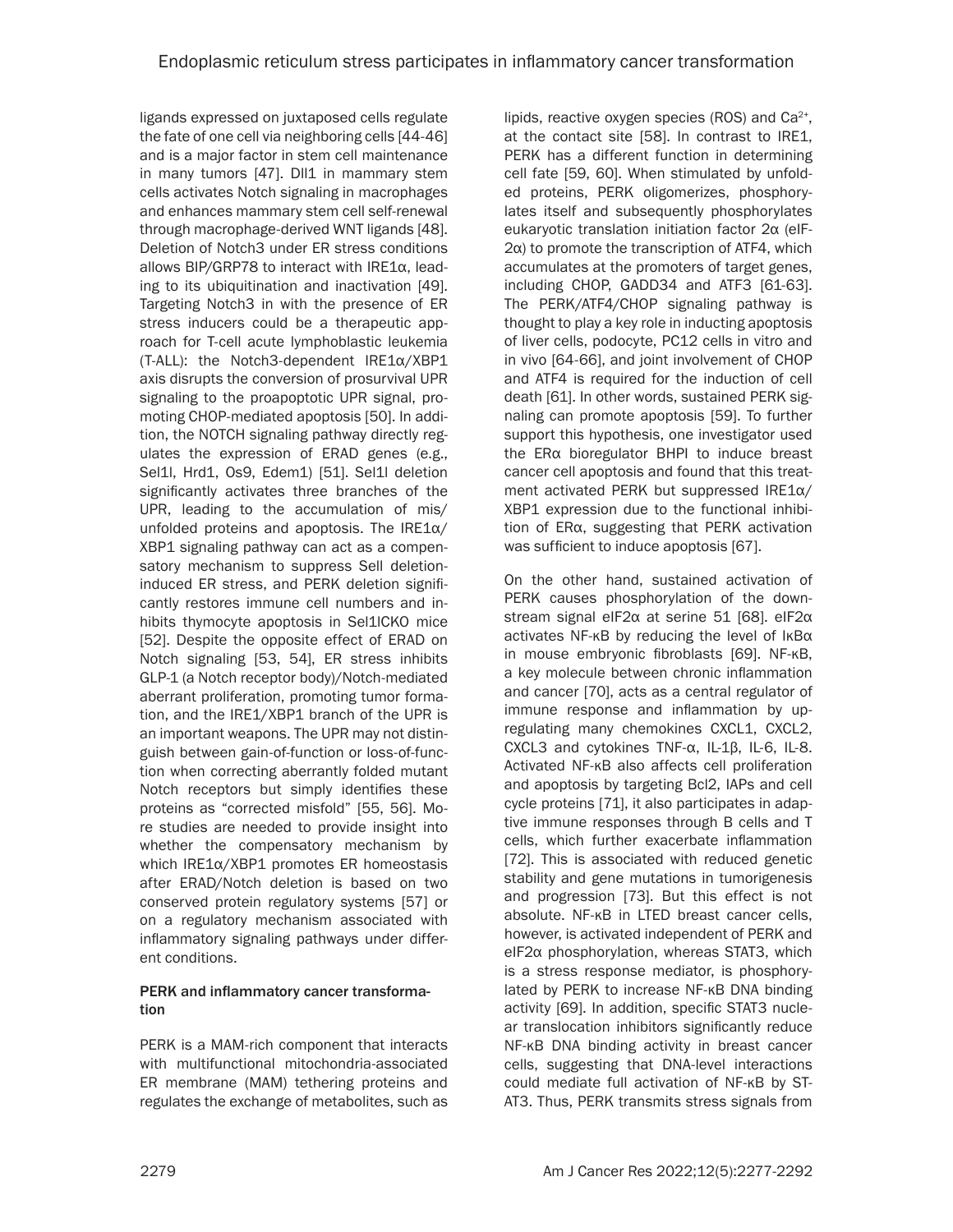the ER to the nucleus by activating STAT3 and promoting NF-κB activation [69, 74, 75]. However, not only PERK kinase, but also other inflammatory factors such as high levels of IL-6 stimulation provide a link between STAT3 and NF-κB in tumors [76, 77], while synergistically participating with TNF-α in the activation of NF-κB and STAT3 signaling pathways. Together, they play an important role in inflammation and tumorigenesis [78], an event which has been shown to promote CRC cell growth [79].

As previously mentioned, downstream of PE-RK, CHOP and ATF4 work together to cause apoptosis, which is clear, but the downstream signal eIF2α also plays an important role, which shows that PERK can activate NF-κB in breast cancer cells through both eIF2α-dependent/independent phosphorylation, while ST-AT3 acts as a stress mediator that further promotes NF-κB activation and subsequently transmits stress signals to the nucleus in cancer cells to produce a strong regulatory effect. This finding suggests that PERK induces apoptosis when cells are subjected to various adverse stimuli, but in breast cancer cells, ER signaling is delivered to the nucleus through multiple inflammatory transformation signaling pathways, which ultimately results in reduced cancer cell proliferation and apoptosis, which may be related to tumor cell immune escape but is always the result of many factors.

## ATF6 and inflammatory cancer transformation

ATF6 is one of the three sensors of the UPR and is anchored to the ER membrane with its C-terminus located in the ER lumen and its N-terminal end toward cytoplasmic side. In the absence of ER stress, inactive ATF6 is a 90-κDa ER transmembrane protein [80, 81]. Under ER stress conditions, ATF6 interacts with BIP/ GRP78 by cleaving the disulfide bond and translocating from the ER lumen to the Golgi apparatus, where it is sequentially cleaved by the Golgi apparatus by site 1 and site 2 proteases (S1P and S2P) [81, 82]. These modifications release a 50-κDa N-terminal cytoplasmic fragment containing the transcriptionally active bZIP structural domain. Activated p50- ATF6 translocates into the nucleus and regulates the expression of downstream target genes such as GRP78 and XBP1 [81, 83]. Sterol regulatory element binding protein (SREBP)

regulates genes involved in cholesterol and fatty acid homeostasis and is also an ER membrane-bound transcription factor. SREBP is activated through the same protein hydrolysis mechanism as ATF6, and it is also cleaved by the proteases S1P and S2P in the ER [82, 83]. ATF6 forms a complex, stimulated cholesterol gene by interacting with SREBP2 and synthesizing cholesterol de novo [84, 85].

ATF6 regulates the inflammatory cancer transformation signaling pathway to exercise dual roles in tumor cells. ATF6 can mediate the PI3K/AKT/mTOR pathway, enabling ERAD-mediated increases in ER folding capacity in breast cancer cells [43]. However, inhibitor of DNA binding 1 (ID1) activates NF-κB signaling by promoting nuclear translocation of NF-κB p65, which enhances IL-6 expression and secretion in ovarian cancer cells, and subsequently activates STAT3 and promotes ATF6 transcription through protein phosphorylation at Y705, culminating in the induction of ER stress to promote cellular autophagy, which is one of the important reasons for making ovarian cancer harder to cure [86]. ATF6 is also expressed in ulcerative colitis-associated CRC as a marker of precancerous atypical changes [87]. In intestinal epithelial cells, ATF6 is regulated by CSNK2B and ACSL1, which exacerbates inflammation by reducing the transcription of its target genes HSP90B1 and HSPA5 and activating NF-κB [16]. CSNK2B has recently been reported to be a novel oncogene that promotes CRC cell proliferation by activating the mTOR signaling pathway [88] and regulates negative elongation factor complex member E (NELFE) overexpression to promote gastric cancer progression [89]. In hepatocellular carcinoma, tumor necrosis factor α-inducible protein 1 (TNFA-IP1) blocks NF-κB activation through selective downregulation of CSNK2B [90]; therefore, we predict that CSNK2B may be a potential target gene for controlling CRC, gastric cancer and liver cancer in the future. In addition, after selective cleavage of BIP/GRP78 by chymotrypsin cytotoxin SubAB, investigators found that ATF6 preferentially dephosphorylates CCAAT/ enhancer binding protein (C/EBP) and mTORdependent dephosphorylation of akt and subsequently blunts NF-κB activation by TNF-α, thereby protecting mice from endotoxic lethality and collagen arthritis [91].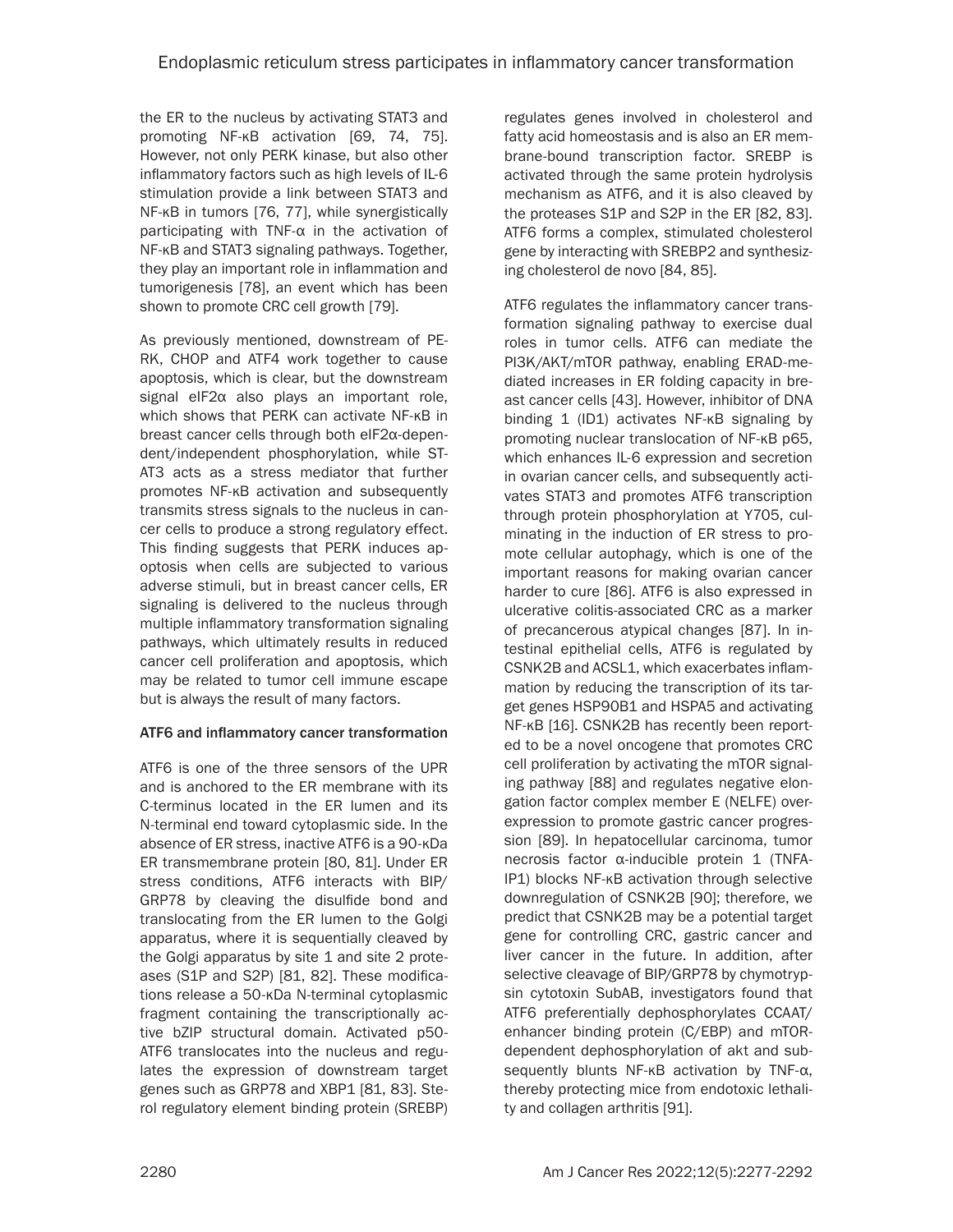Cancer-related regulation of inflammatory processes are not monolithic; Notch interacts with transcription factors such as STAT3, NF-κB, the proinflammatory factor IL-6 and its signaling pathway, and the JNK signaling pathway [92, 93]; Notch1 and Notch target genes enhance NF-κB activity through multiple mechanisms [94-96], and the Notch and NF-κB signaling pathways exert bidirectional regulation through different mechanisms and exert different effects under physiological and pathological conditions. The different regulatory mechanisms of the branches of the UPR with the same targets need to be explored in depth, and as mentioned earlier, the deletion of PERK but not IRE1 rescues thymus development in mice [52]. The mechanisms by which different branches of the UPR jointly regulate inflammatory cancer transformation deserve to be explored at multiple levels.

## ER stress inhibitors in inflammatory cancer transformation

Recent drug discoveries have opened the door to approaches that require selective regulation of UPR signaling, and this research has identified a number of novel small molecules that target the enzymatic activity of specific UPR regulators [97-101]. Considering the presence of aberrant UPR signaling in cancer, controlling its pharmacological output to limit tumor growth is considered a very reasonable strategy. IRE1α, PERK, and ATF6 are promising targets to control disease progression as the first responders to the UPR. In particular, there have been many efforts to develop small molecule modulators of the active sites of IRE1α and PERK, while only one ATF6 inhibitor has been reported. Ceapins, which are a new class of pyrazolamides, have been demonstrated to specifically inhibit the ATF6α branch of the UPR by blocking nuclear translocation in ATF6αtreated and ER-stressed U2-OS cell line [102].

First-generation inhibitors of IRE1 activity target the structural domain of ATP kinase, an ATP-competitive IRE1α kinase that inhibits RNase attenuators [103], such as sunitinib; sunitinib, in turn, inhibits VEGFR and PDGFR and effectively inhibits IRE1 phosphorylation by inhibiting autophosphorylation and the subsequent RNase activation [104, 105]. In a study of renal cell carcinoma, sunitinib attenuated EGFR loss-induced MAPK (pERK1/2) and pAKT expression and further inhibited EGFR-/ cell proliferation [106]. In contrast to first-generation drugs, second-generation IRE1 inhibitors are compounds that directly target the RNase structural domain and dose-dependently inhibit endogenous IRE1α oligomerization, in vivo XBP1 mRNA cleavage and ER-localized mRNA decay [107]. The known inhibitors that directly target the RNase structural domain are characterized by the fact that they share a common hydroxyaryl aldehyde (HAA) fraction [108] and include B-I09 [109], STF-083010, 4μ8C, toyocamycin, and a series of MKC compounds [97]; among them, B-I09 has been shown to control the aggressiveness of chronic lymphocytic leukemia cells in vivo [109], and the small molecules STF-083010 and 4μ8c react specifically by forming a specific lysine residue (Lys907) with the Schiff base in the RNase structural domain [108]. In addition to forming reversible Schiff bases with Lys907, both agents establish hydrophobic contacts with His910 and Phe889 and form hydrogen bonds with Tyr892 in the IRE1 RNase structural domain [110], thereby blocking their function. This strategy has shown favorable therapeutic effects on diseases; for example, the use of STF-083010, MKC-3946 and toyocamycin inhibited the growth of multiple myeloma [99, 109, 111-113], and 4μ8c was shown to reduce inflammation in a mouse model of arthritis [114]. In addition, the salicylaldehyde MKC-8866 effectively inhibited IRE1 RNase activity and exerted tumor-suppressive effects to slow tumor recurrence in a mouse xenograft model (PDX) of triple-negative breast cancer (TNBC) [115] and in a glioblastoma multiforme (GBM) model [116]. Recent studies have shown that MKC-8866 also induces the regression of breast tumors caused by MYC overexpression [30]. Whether this covalent inhibitor can also produce desirable effects in other types of cancer is still being tested.

In addition to these pharmacological inhibitors, investigators found that kinase inhibitory RNA enzyme attenuators (KIRAs) inhibit IRE1 RNase activity as ATP-competing ligands, suggesting that inhibition of the kinase site may have an inhibitory effect on RNase activity of pancreatic β-cell tumors [103, 117]; interestingly, the peptide fragments of the IRE1 cytoplasmic structural domain itself affect its oligo-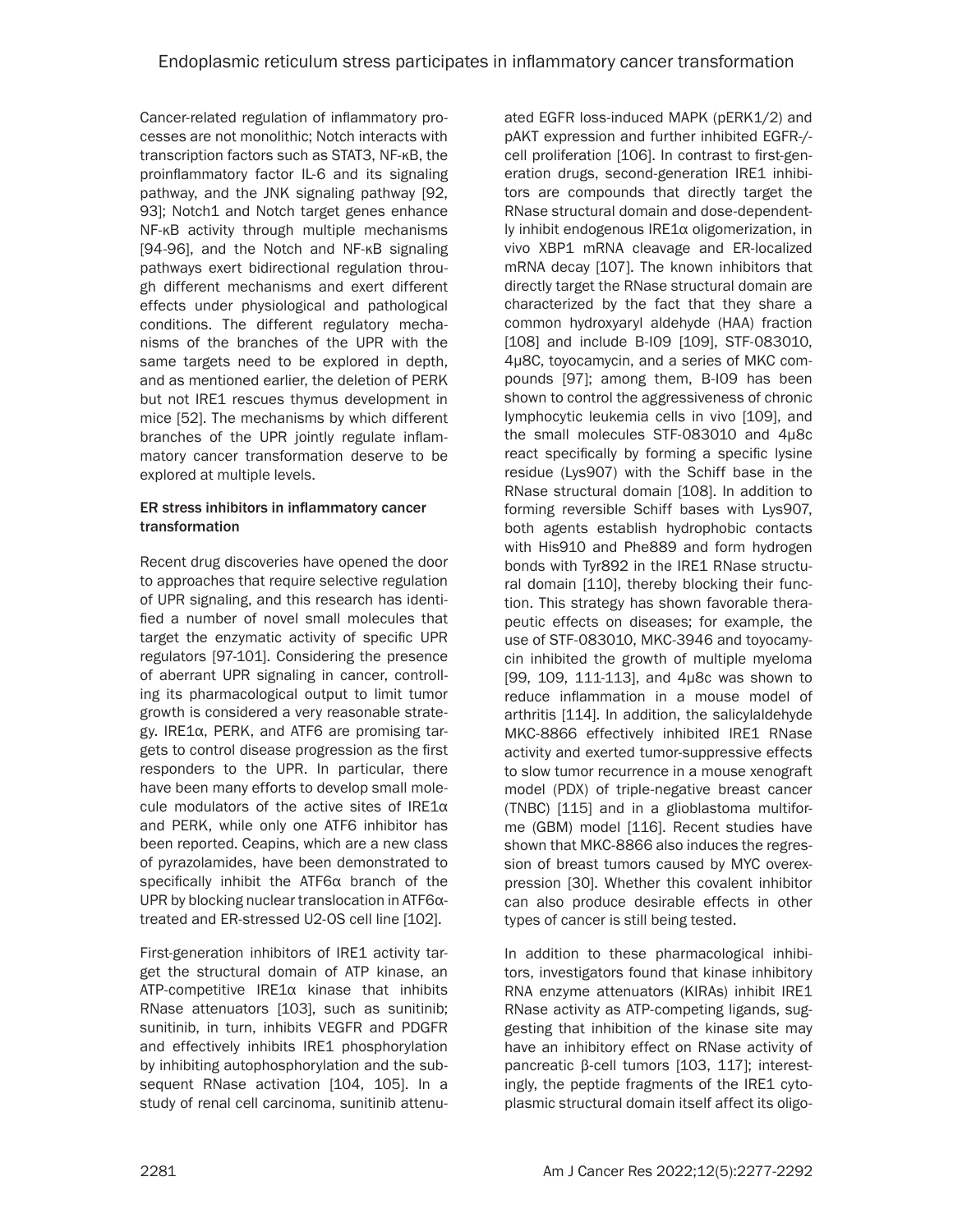merization and subsequent RNase activity [118, 119]. Therefore, a team has demonstrated that methotrexate, cefoperazone, folinic acid and fludarabine phosphate inhibit IRE1 RNase activity in vitro and in human GBM cell models based on IRE1 peptide fragment interactions; the researchers identified peptides and FDA-approved compounds and sensitized them to the established GBM chemotherapy treatment temozolomide to address the clinical relevance of IRE1 inhibition in oncology. Because these agents are structurally homologous to the region of IRE1 and are therefore complementary, they provide greater selectivity for IRE1 binding and reduce off-target effects than other treatments [120]. In conclusion, blocking IRE1 has been shown to be beneficial in inhibiting tumor progression in mouse models, emphasizing that specific targeting of the UPR can have beneficial effects on disease.

GSK2606414, a potent first-generation PERK inhibitor, has a half inhibitory concentration (IC50) that is less than 1 nM. However, the dose required to completely block PERK autophosphorylation is 30 nM under extreme ER stress conditions [121]. It was shown that the PERK-ATF4-CHOP pathway is involved in stress-induced neuronal damage in the hypothalamus. The PERK phosphorylation inhibitor GSK2606414 significantly decreased ATF4, CHOP and CHOP mRNA expression, blocking activation of the downstream ATF4-CHOP signaling pathway [122]. GSK2606414 treatment also inhibited RANKL-induced MAPK and NF-κB pathway activation and maintained osteoblast homeostasis [123]. The second-generation inhibitor GSK2656157 is an ATP-competitive inhibitor of PERK with an IC50 of 0.9 nmol/L. GSK2656157 is highly selective for PERK with an IC50 value of >100 nmol/ L against 300 kinases [98], and there are efforts to improve the physical properties and pharmacokinetics by decreasing inhibitor lipophilicity [124]. This compound showed antitumor effects in immunocompromised mouse xenograft models of multiple myeloma and pancreatic cancer [98], and the inhibitory effect was independent of the inhibition of eIF2α phosphorylation [125]. In contrast, investigators also identified that the potent salubrinal derivative Sal003 could attenuate eIF2α phosphorylation without inhibiting PERK [126], and this agent specifically prevented the dephosphorylation of eIF2α by blocking eIF2α phosphatase activity of glioblastoma multiforme [127, 128]. In addition, an integrative stress response inhibitor (ISRIB) was reported known as symmetrical bis (ethylene glycol) amide, which binds and activates elongation initiation factor 2β and subsequently releases eIF2α phosphorylation-mediated inhibition of protein translation [129]; this agent has been shown to cause tumor regression and prolong patient survival in patient-derived models of advanced prostate cancer [130]. In addition to these two generations of inhibitors, AMG'44 [131] has not been tested on various cancer models, although it is said to be the highly selective for PERK compared to the more than 300 kinases tested. Kinase inhibitor research for preclinical development is fraught with challenges. The reaction mechanisms usually occur in an unpredictable manner via multiple enzymatic reactions. However, although inhibitors that simultaneously target different kinases sound promising for cancer therapy, there are many difficulties in clarifying the mechanisms.

BIP/GRP78, which is an important molecular chaperone of the UPR, is essential for maintaining ER homeostasis. BIP/GRP78 is also one of the typical markers of tumor cells and is closely associated with the aggressive growth, invasiveness and metastasis of tumors [132], thus, the development of related inhibitors is a potential strategy for the treatment of cancer. Some established GRP78 inhibitors, such as (-)-epigallocatechin gallate (EGCG), bind to the ATP-binding structural domain of GRP78 and block its function [133, 134] and have been shown to protect against hormone-related cancers (breast, prostate) [135]. Potassium-3-beta-hydroxy-20-oxo-substituted-5-en-17-α-yl sulfate (PHOS) inhibits the proliferation of CRC cells and induces apoptosis in cancer cells by inhibiting GRP78 activity [136]. In addition, KP1339/IT-139 can deplete key molecular chaperones such as GRP78 and further induce HCT116 cells apoptosis through the specific disruption of ER homeostasis in combination with enhanced KP1339-mediated protein damage [137]. However, in recent years, the novel inhibitor HA15, which targets GRP78, has been reported and is the the main compound of thia-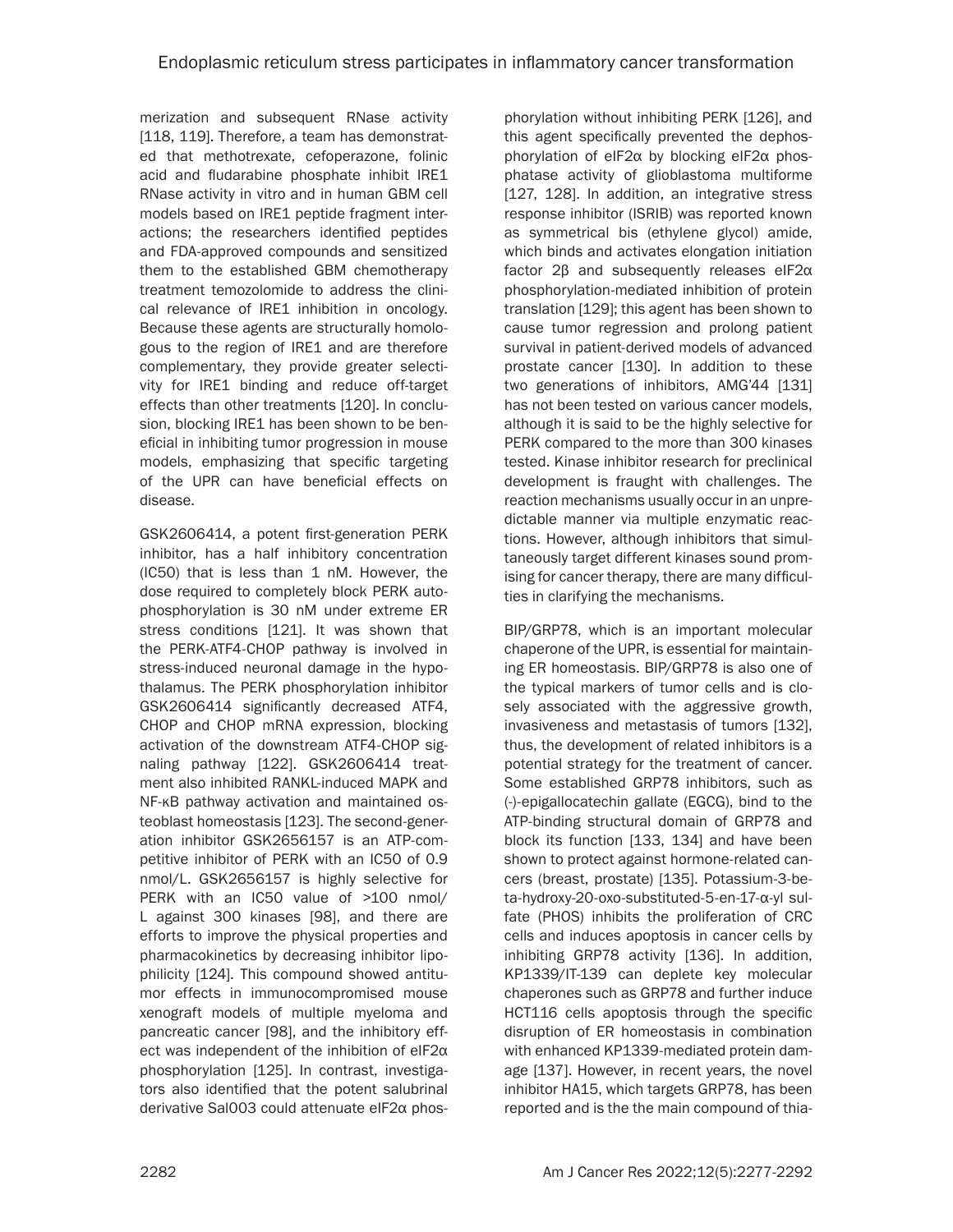

Figure 1. The role and therapeutic implication of endoplasmic reticulum stress in inflammatory cancer transformation. UPR exerts pro-survival and pro-death effects by the dual role of in inflammatory and cancer responses. The mechanisms and signaling pathways of the transformation of inflammation to cancer and UPR-targeting drugs that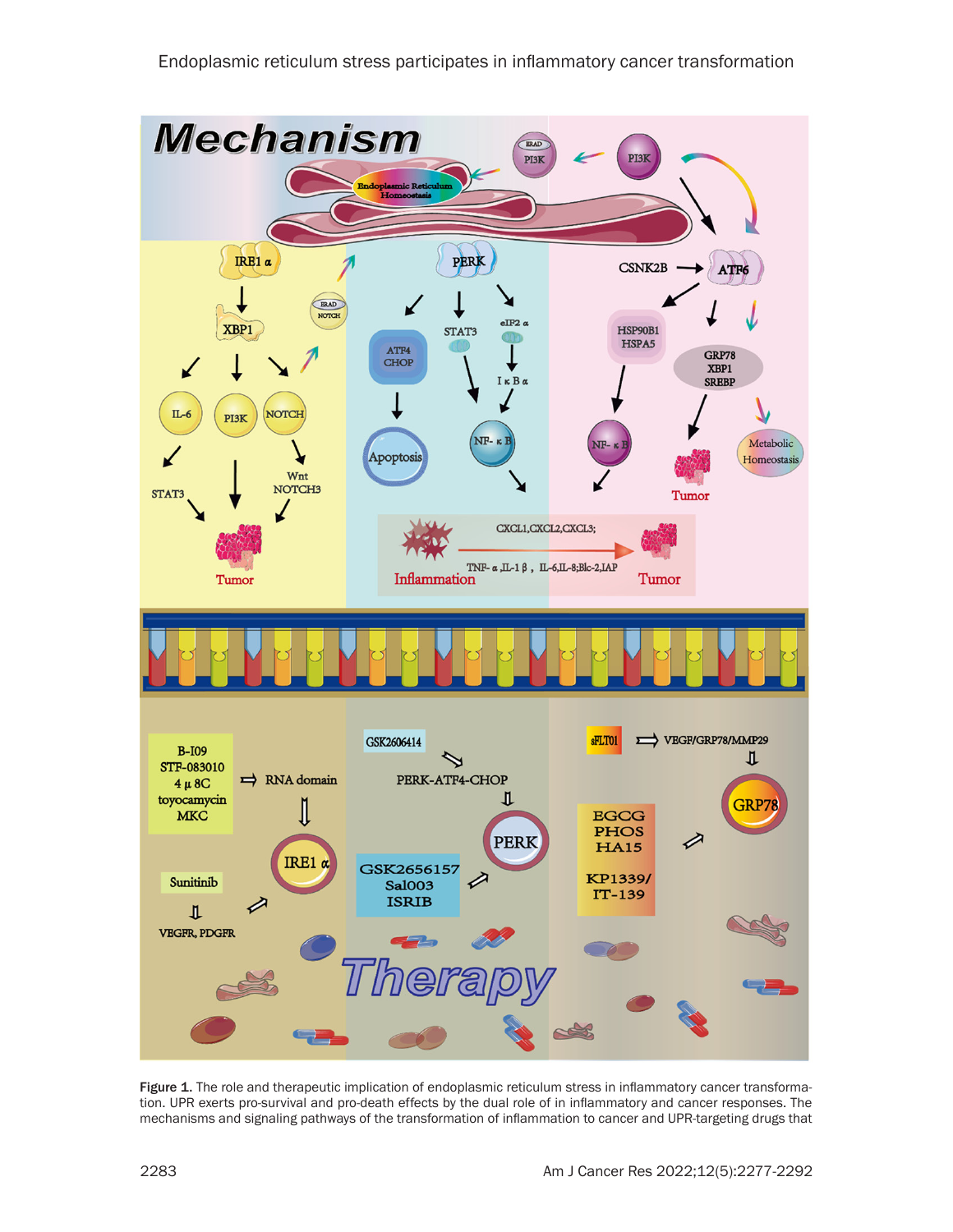## Endoplasmic reticulum stress participates in inflammatory cancer transformation

inhibit cancer development via the three branches of the UPR. IRE1 mediates tumorigenesis through the STAT, PI3K/AKT/mTOR, and NOTCH signaling pathways with the participation of multiple inflammatory factors, especially IL-6, IL-10, and VEGF. IRE1 and PERK are potent targets for the treatment and prevention of tumors. Targeted therapies for UPR response inhibits cancer progression. IRE1α: inositol-requiring enzyme 1; PERK: protein kinase RNAlike endoplasmic reticulum kinase; ATF6: activating transcription factor 6; XBP1: X-box binding protein 1; GRP78: glucose regulatory protein 78 κDa; SREBP: Sterol regulatory element binding protein; IL-6: Interleukin-6; PI3K: Phosphatidylinositol 3-kinase; ATF4: activating transcription factor 4.

zole benzenesulfonamide, which acts by inhibiting ATPase activity [138], shows antitumor effects and can overcome drug resistance in melanoma and breast, pancreatic and adrenocortical cancers [138, 139]. In addition, targeting GRP78 with HA15 also resulted in apoptosis in lung cancer cells, which was accompanied by ER stress and autophagy [140]. The inhibitor sFLT01 was shown to inhibit prostate cancer DU145 cell invasion and metastasis by regulating the VEGF/GRP78/MMP2&9 axis [141]. This protein consists of a second immunoglobulin (IgG)-like structural domain of Flt-1, which is fused to the CH3 structural domain of IgG1 Fc by fusion to human IgG1 Fc or IgG1 Fc using the polyglycine linker 9Gly [142] and has been shown to exhibit potent and significant antitumor activity in vivo in numerous preclinical subcutaneous tumor models, including H460 nonsmall-cell lung cancer, HT29 colon cancer, Karpas 299 lymphoma, MOLM-13 AML (acute myeloid leukemia), 786-O and RENCA renal cell carcinoma (RCC) [143].

### Conclusion and future

A growing number of studies have revealed the dual roles of ER stress, especially the UPR, in inflammatory and cancer responses but have not yet elucidated the molecular mechanisms underlying the switch between survival and death, and the branches of the UPR pay multiple roles in regulating the transformation of inflammation to cancer. Targeting the UPR may be a plausible strategy for developing cancer drugs: a high level of basal ER stress and constitutive UPR activation exist in tumor cells [144, 145]. However, drugs that exacerbate ER stress/the UPR may also be cytotoxic to cancer cells [138]. Understanding how the UPR regulates the balance of inflammatory and cancer responses is necessary.

Therefore, this review summarizes the different mechanisms and signaling pathways of the transformation of inflammation to cancer and UPR-targeting drugs that inhibit cancer development via the three branches of the UPR (Figure 1). IRE1 mediates tumorigenesis through the STAT, PI3K/AKT/mTOR, and NOTCH signaling pathways with the participation of multiple inflammatory factors, especially IL-6, IL-10, and VEGF. Its first-generation inhibitors are ATP-competitive IRE1α kinase inhibitors and RNase attenuators, and second-generation inhibitors include a number of compounds that directly target the structural domain of RNase. Another important receptor, PERK, not only induces apoptosis with downstream CHOP and ATF4 but also allows eIF2α to interact with NF-κB and STAT3 to transmit stress signals, and inhibitors of PERK inhibit PERK and eIF2α phosphorylation, ATF4 translation and CHOP mRNA expression. In addition, inhibitors of BIP/GRP78, EGCG, PHOS, KP1339/IT-139, and HA15 have shown antitumor effects in a variety of cancer models through targeted depletion (Table 1). Overall, IRE1 and PERK are potent targets for the treatment and prevention of tumors, and targeted studies of both branches may yield promising therapeutic strategies.

### Acknowledgements

This work was supported by National Nature Science Foundation of China, Nos. 81874206, 82104466; Shanghai Frontiers Science Center of Disease and Syndrome Biology of Inflammatory Cancer Transformation (2021KJ03-12); Shanghai Rising-Star Program, No. 20QA1- 409300; and the Program for Young Eastern Scholar at Shanghai Institutions of Higher Learning, No. QD2019034.

### Disclosure of conflict of interest

### None.

Address correspondence to: Guang Ji and Hanchen Xu, Institute of Digestive Diseases, Longhua Hospital, Shanghai University of Traditional Chinese Medicine, South Wanping Road 725, Shanghai 200032, China. E-mail: [jiliver@vip.sina.com](mailto:jiliver@vip.sina.com) (GL); [hanson0702@126.com](mailto:hanson0702@126.com) (HCX)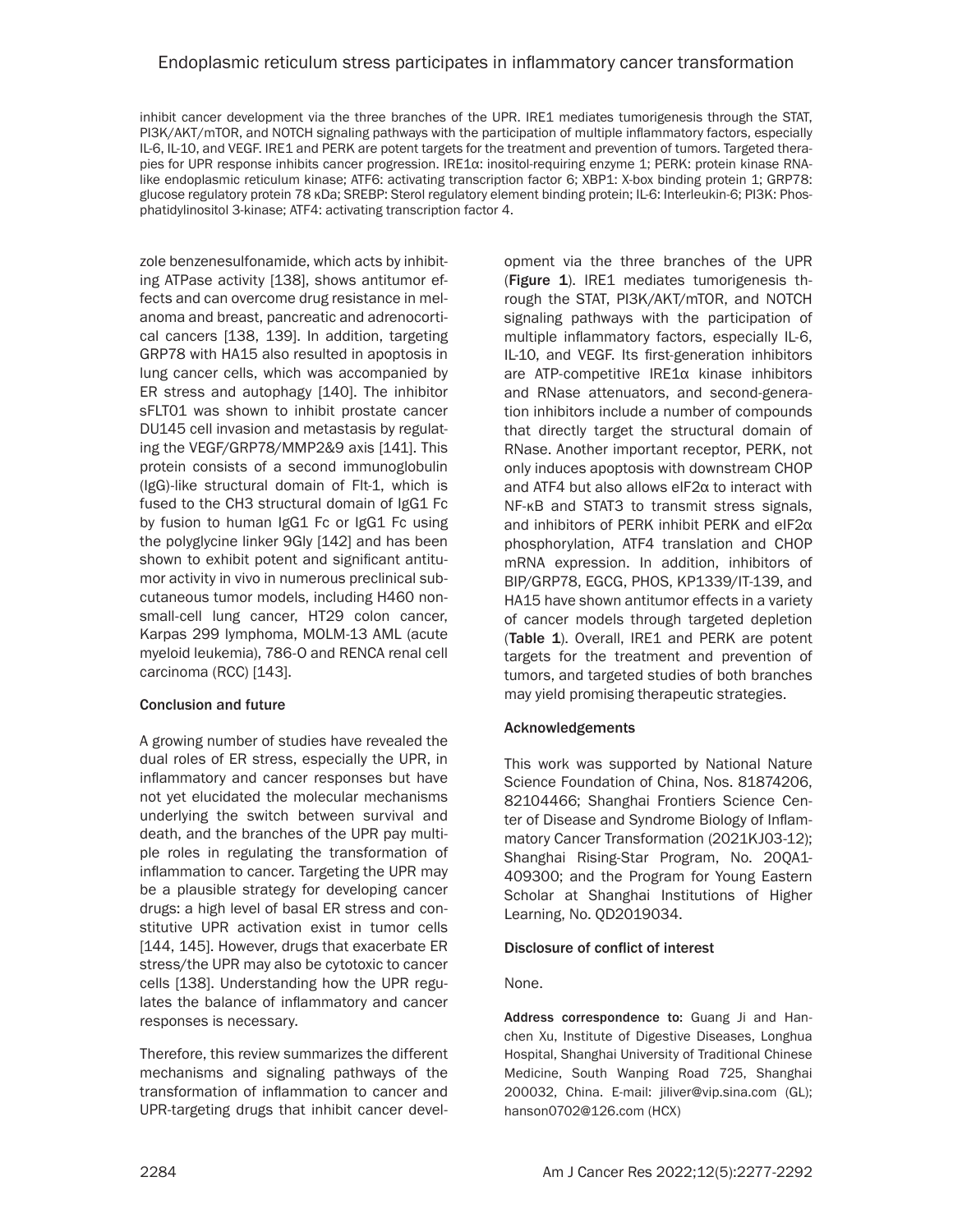| Candidates                | Molecular<br>formula                                                         | Therapeutic effects associated with ER stress                                                           | Indications                                                                               | References          |
|---------------------------|------------------------------------------------------------------------------|---------------------------------------------------------------------------------------------------------|-------------------------------------------------------------------------------------------|---------------------|
| Sunitinib                 | $C_{22}H_{27}FN_{4}O_{2}$                                                    | Inhibits VEGFR and PDGFR, inhibits<br>autophosphorylation and the subsequent<br>IRE1α RNase activation  | Renal cell carcinoma                                                                      | $[104-106]$         |
| <b>B-IO9</b>              | $C_{16}H_{17}NO_{5}$                                                         | Inhibits endogenous IRE1a oligomerization,<br>in vivo XBP1 mRNA cleavage and ER-localized<br>mRNA decay | B cell chronic lymphocytic leukemia                                                       | [109]               |
| STF-083010                | $C_{15}H_{11}NO_3S_2$                                                        | Forms Schiff bases with Lys907 and hydrogen<br>bonds with Tyr892 in the IRE1 RNase<br>structural domain | Multiple myeloma                                                                          | [97, 99]            |
| $4\mu$ <sub>8</sub> C     | $C_{11}H_8O_4$                                                               | Forms Schiff bases with Lys907 and hydrogen<br>bonds with Tyr892 in the IRE1 RNase<br>structural domain | Rheumatoid arthritis                                                                      | [97, 108, 110, 114] |
| Toyocamycin               | $C_{12}H_{13}N_5O_4$                                                         | Inhibits endogenous IRE1a oligomerization,<br>in vivo XBP1 mRNA cleavage and ER-localized<br>mRNA decay | Multiple myeloma                                                                          | [97]                |
| MKC-3946.<br>MKC-8866     | $C_{21}H_{20}N_2O_3S$<br>$\ddot{C}_{18}$ $\ddot{H}_{19}$ $\ddot{N}\dot{O}_7$ | Inhibits endogenous IRE1a oligomerization,<br>in vivo XBP1 mRNA cleavage and ER-localized<br>mRNA decay | Multiple myeloma, triple-negative breast<br>cancer, glioblastoma multiforme               | [97, 109, 115]      |
| Methotrexate              | $C_{20}H_{22}N_8O_5$                                                         | Inhibits IRE1 RNase activity                                                                            | Glioblastoma multiforme                                                                   | [120]               |
| Cefoperazone              | $C_{25}H_{27}N_{9}O_{8}S_{2}$                                                | Inhibits IRE1 RNase activity                                                                            | Glioblastoma multiforme                                                                   | [120]               |
| Folinic acid              | $C_{20}H_{23}N_7O_7$                                                         | Inhibits IRE1 RNase activity                                                                            | Glioblastoma multiforme                                                                   | [120]               |
| Fludarabine phosphate     | $C_{10}H_{13}FN_5O_7P$                                                       | Inhibits IRE1 RNase activity                                                                            | Glioblastoma multiforme                                                                   | [120]               |
| GSK2606414,<br>GSK2656157 | $C_{24}H_{20}F_{3}N_{5}O$<br>$C_{23}H_{21}$ FN <sub>e</sub> O                | Inhibits PERK, inhibits eIF2a phosphorylation<br>(or not), ATF4 translation and CHOP mRNA<br>expression | Hypothalamic neuronal injury, bone loss, mul-<br>tiple myeloma, pancreatic adenocarcinoma | [98, 122, 123, 125] |
| Sal003                    | $C_{18}H_{15}Cl_4N_3OS$                                                      | Blocks eIF2 $\alpha$ phosphatase activity                                                               | Glioblastoma multiforme                                                                   | [126, 127]          |
| <b>ISRIB</b>              | $C_{22}H_{24}Cl_{2}N_{2}O_{4}$                                               | Releases eIF2 $\alpha$ phosphorylation-mediated<br>inhibition of protein translation                    | Prostate cancer                                                                           | [129, 130]          |
| AMG'44                    | $C_{34}H_{29}CIN_4O_2$                                                       | <b>Inhibits PERK</b>                                                                                    |                                                                                           | [131]               |
| <b>EGCG</b>               | $C_{22}H_{18}O_{11}$                                                         | Binds to the ATP-binding structural domain of<br>GRP78 and block its function                           | Breast cancer, prostate cancer                                                            | $[133-135]$         |
| PHOS                      | $C_{21}H_{31}KO_{6}S$                                                        | Inhibits GRP78 activity                                                                                 | Colorectal cancer                                                                         | [136]               |
| KP1339/IT-139             | $C_{14}H_{12}Cl_4N_4$ NaRu                                                   | Depletes GRP78 and disrupts ER homeostasis<br>specifically                                              | Colorectal cancer                                                                         | $[137]$             |
| <b>HA15</b>               | $C_{23}H_{22}N_{4}O_{3}S_{2}$                                                | Inhibits ATPase activity                                                                                | Melanoma, breast cancer, pancreatic cancer,<br>adrenocortical carcer, lung cancer         | $[138-140]$         |

Table 1. Candidates to target UPR for cancer therapy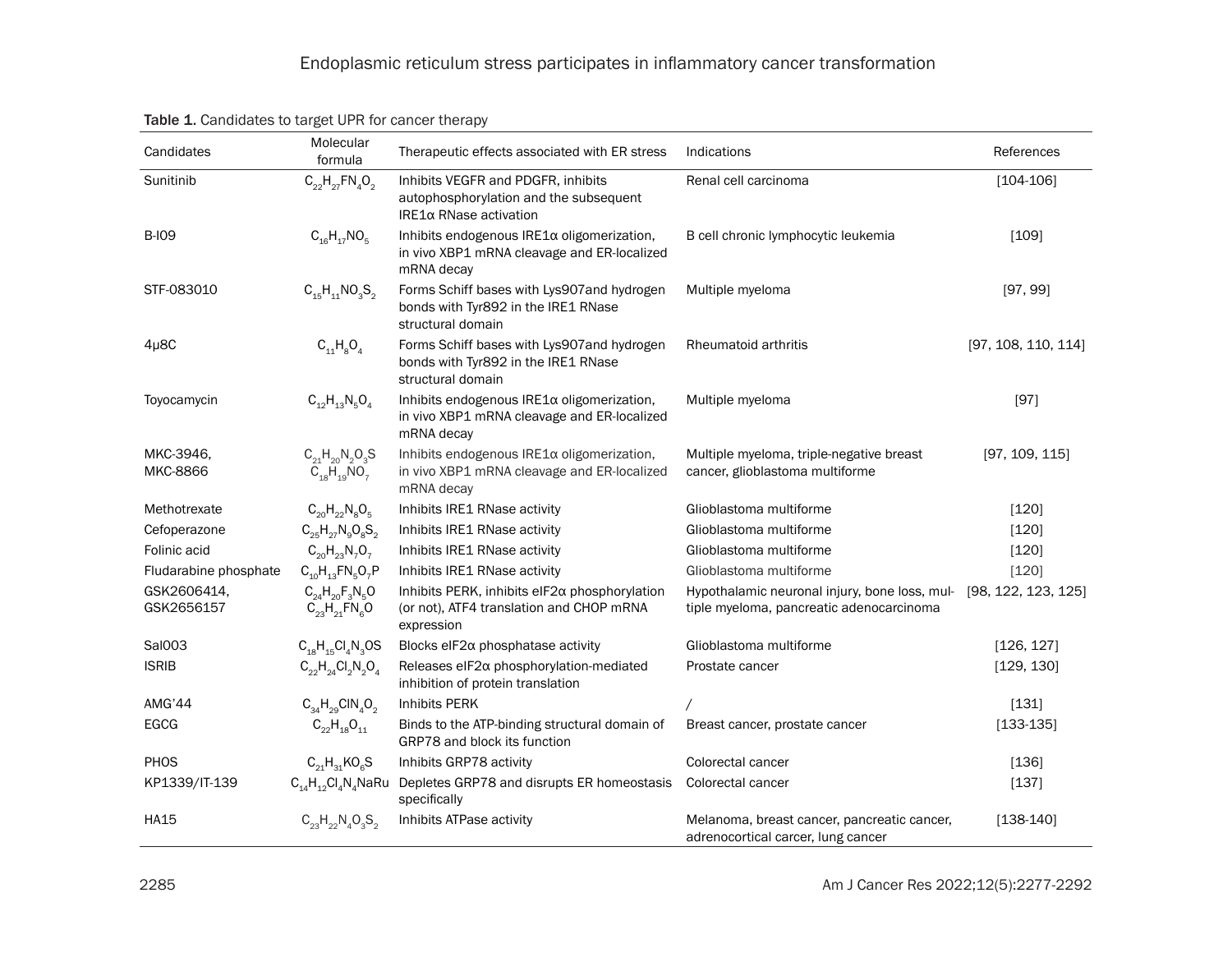### **References**

- [1] Grandjean JMD and Wiseman RL. Small molecule strategies to harness the unfolded protein response: where do we go from here? J Biol Chem 2020; 295: 15692-15711.
- [2] Mitsiadis TA, Henrique D, Thesleff I and Lendahl U. Mouse serrate-1 (Jagged-1): expression in the developing tooth is regulated by epithelial-mesenchymal interactions and fibroblast growth factor-4. Development 1997; 124: 1473-1483.
- [3] Mitsiadis TA, Graf D, Luder H, Gridley T and Bluteau G. BMPs and FGFs target Notch signalling via jagged 2 to regulate tooth morphogenesis and cytodifferentiation. Development 2010; 137: 3025-3035.
- [4] Chevet E, Hetz C and Samali A. Endoplasmic reticulum stress-activated cell reprogramming in oncogenesis. Cancer Discov 2015; 5: 586- 597.
- [5] Ibrahim IM, Abdelmalek DH and Elfiky AA. GRP78: a cell's response to stress. Life Sci 2019; 226: 156-163.
- [6] Hetz C, Zhang K and Kaufman RJ. Mechanisms, regulation and functions of the unfolded protein response. Nat Rev Mol Cell Biol 2020; 21: 421-438.
- [7] Wang M and Kaufman RJ. Protein misfolding in the endoplasmic reticulum as a conduit to human disease. Nature 2016; 529: 326-335.
- [8] Tan YY, Zhou HY, Wang ZQ and Chen SD. Endoplasmic reticulum stress contributes to the cell death induced by UCH-L1 inhibitor. Mol Cell Biochem 2008; 318: 109-115.
- [9] Guttridge DC, Albanese C, Reuther JY, Pestell RG and Baldwin AS Jr. NF-kappaB controls cell growth and differentiation through transcriptional regulation of cyclin D1. Mol Cell Biol 1999; 19: 5785-5799.
- [10] Huber MA, Azoitei N, Baumann B, Grünert S, Sommer A, Pehamberger H, Kraut N, Beug H and Wirth T. NF-kappaB is essential for epithelial-mesenchymal transition and metastasis in a model of breast cancer progression. J Clin Invest 2004; 114: 569-581.
- [11] Xie TX, Xia Z, Zhang N, Gong W and Huang S. Constitutive NF-kappaB activity regulates the expression of VEGF and IL-8 and tumor angiogenesis of human glioblastoma. Oncol Rep 2010; 23: 725-732.
- [12] Rahman MM and McFadden G. Modulation of NF-κB signalling by microbial pathogens. Nat Rev Microbiol 2011; 9: 291-306.
- [13] Schindler C, Levy DE and Decker T. JAK-STAT signaling: from interferons to cytokines. J Biol Chem 2007; 282: 20059-20063.
- [14] Martinon F, Chen X, Lee AH and Glimcher LH. TLR activation of the transcription factor XBP1

regulates innate immune responses in macrophages. Nat Immunol 2010; 11: 411-418.

- [15] Keestra-Gounder AM, Byndloss MX, Seyffert N, Young BM, Chávez-Arroyo A, Tsai AY, Cevallos SA, Winter MG, Pham OH, Tiffany CR, de Jong MF, Kerrinnes T, Ravindran R, Luciw PA, McSorley SJ, Bäumler AJ and Tsolis RM. NOD1 and NOD2 signalling links ER stress with inflammation. Nature 2016; 532: 394-397.
- [16] Stengel ST, Fazio A, Lipinski S, Jahn MT, Aden K, Ito G, Wottawa F, Kuiper JWP, Coleman OI, Tran F, Bordoni D, Bernardes JP, Jentzsch M, Luzius A, Bierwirth S, Messner B, Henning A, Welz L, Kakavand N, Falk-Paulsen M, Imm S, Hinrichsen F, Zilbauer M, Schreiber S, Kaser A, Blumberg R, Haller D and Rosenstiel P. Activating transcription factor 6 mediates inflammatory signals in intestinal epithelial cells upon endoplasmic reticulum stress. Gastroenterology 2020; 159: 1357-1374.
- [17] Xia Y, Shen S and Verma IM. NF-κB, an active player in human cancers. Cancer Immunol Res 2014; 2: 823-830.
- [18] Siveen KS, Sikka S, Surana R, Dai X, Zhang J, Kumar AP, Tan BK, Sethi G and Bishayee A. Targeting the STAT3 signaling pathway in cancer: role of synthetic and natural inhibitors. Biochim Biophys Acta 2014; 1845: 136-154.
- [19] Pene F, Claessens YE, Muller O, Viguié F, Mayeux P, Dreyfus F, Lacombe C and Bouscary D. Role of the phosphatidylinositol 3-kinase/Akt and mTOR/P70S6-kinase pathways in the proliferation and apoptosis in multiple myeloma. Oncogene 2002; 21: 6587-6597.
- [20] Engelman JA. Targeting PI3K signalling in cancer: opportunities, challenges and limitations. Nat Rev Cancer 2009; 9: 550-562.
- [21] Allenspach EJ, Maillard I, Aster JC and Pear WS. Notch signaling in cancer. Cancer Biol Ther 2002; 1: 466-476.
- [22] Sepulveda D, Rojas-Rivera D, Rodríguez DA, Groenendyk J, Köhler A, Lebeaupin C, Ito S, Urra H, Carreras-Sureda A, Hazari Y, Vasseur-Cognet M, Ali MMU, Chevet E, Campos G, Godoy P, Vaisar T, Bailly-Maitre B, Nagata K, Michalak M, Sierralta J and Hetz C. Interactome screening identifies the ER luminal chaperone Hsp47 as a regulator of the unfolded protein response transducer IRE1α. Mol Cell 2018; 69: 238-252.
- [23] Liu Y, Shao M, Wu Y, Yan C, Jiang S, Liu J, Dai J, Yang L, Li J, Jia W, Rui L and Liu Y. Role for the endoplasmic reticulum stress sensor IRE1α in liver regenerative responses. J Hepatol 2015; 62: 590-598.
- [24] Ron D and Walter P. Signal integration in the endoplasmic reticulum unfolded protein response. Nat Rev Mol Cell Biol 2007; 8: 519- 529.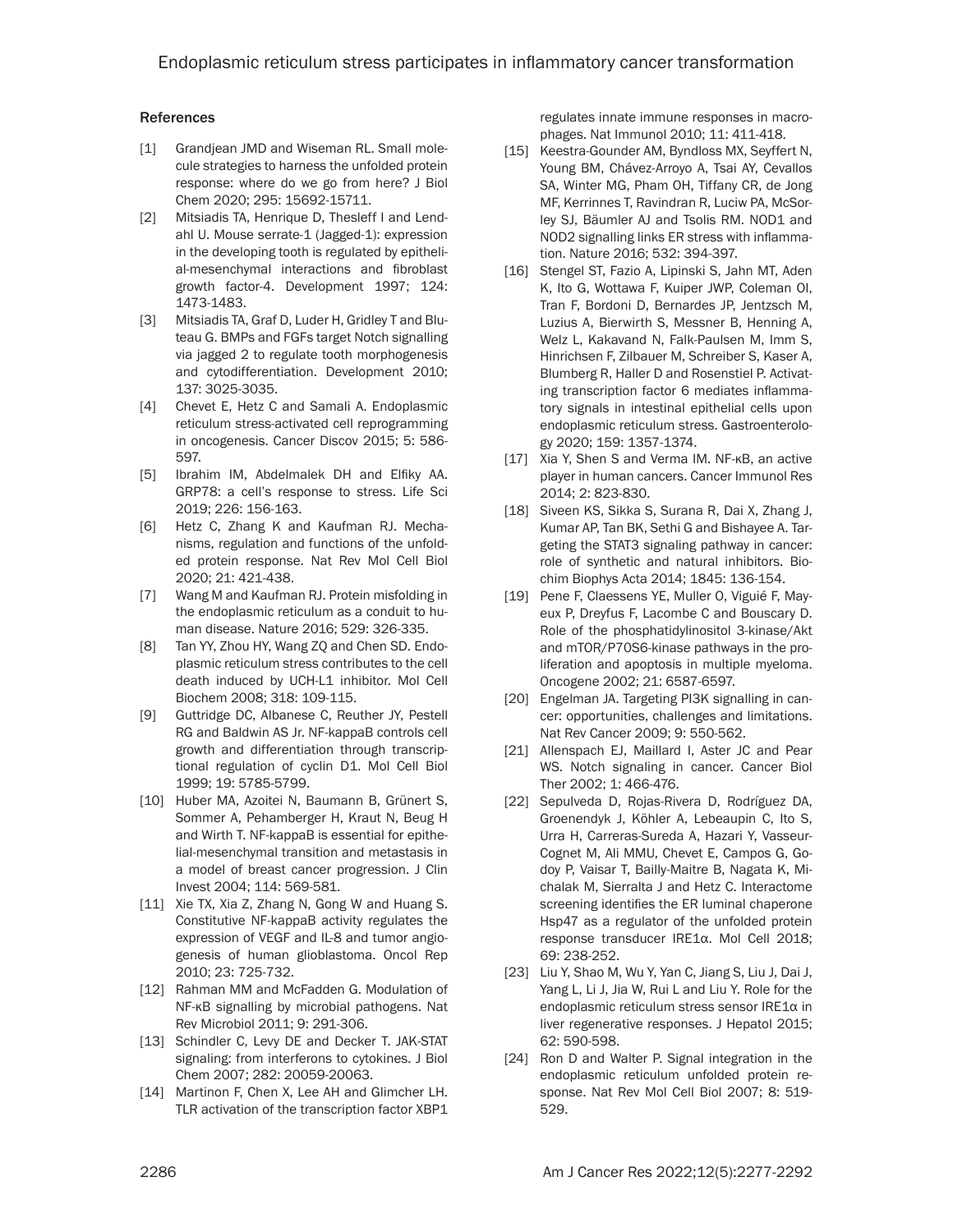- [25] Lewy TG, Grabowski JM and Bloom ME. BiP: master regulator of the unfolded protein response and crucial factor in flavivirus biology. Yale J Biol Med 2017; 90: 291-300.
- [26] Ambrose RL and Mackenzie JM. West Nile virus differentially modulates the unfolded protein response to facilitate replication and immune evasion. J Virol 2011; 85: 2723-2732.
- [27] Lewy TG, Offerdahl DK, Grabowski JM, Kellman E, Mlera L, Chiramel A and Bloom ME. PERKmediated unfolded protein response signaling restricts replication of the tick-borne flavivirus langat virus. Viruses 2020; 12: 328.
- [28] Tan Z, Zhang W, Sun J, Fu Z, Ke X, Zheng C, Zhang Y, Li P, Liu Y, Hu Q, Wang H and Zheng Z. ZIKV infection activates the IRE1-XBP1 and ATF6 pathways of unfolded protein response in neural cells. J Neuroinflammation 2018; 15: 275.
- [29] Su HL, Liao CL and Lin YL. Japanese encephalitis virus infection initiates endoplasmic reticulum stress and an unfolded protein response. J Virol 2002; 76: 4162-4171.
- [30] Zhao N, Cao J, Xu L, Tang Q, Dobrolecki LE, Lv X, Talukdar M, Lu Y, Wang X, Hu DZ, Shi Q, Xiang Y, Wang Y, Liu X, Bu W, Jiang Y, Li M, Gong Y, Sun Z, Ying H, Yuan B, Lin X, Feng XH, Hartig SM, Li F, Shen H, Chen Y, Han L, Zeng Q, Patterson JB, Kaipparettu BA, Putluri N, Sicheri F, Rosen JM, Lewis MT and Chen X. Pharmacological targeting of MYC-regulated IRE1/XBP1 pathway suppresses MYC-driven breast cancer. J Clin Invest 2018; 128: 1283-1299.
- [31] Bergmann TJ and Molinari M. Three branches to rule them all? UPR signalling in response to chemically versus misfolded proteins-induced ER stress. Biol Cell 2018; 110: 197-204.
- [32] Goltyaev MV, Varlamova EG, Novoselov SV and Fesenko EE. Activation of signal pathways of apoptosis under conditions of prolonged erstress caused by exposure of mouse testicular teratoma cells to selenium-containing compounds. Dokl Biochem Biophys 2020; 490: 9-11.
- [33] Gonnella R, Gilardini Montani MS, Guttieri L, Romeo MA, Santarelli R and Cirone M. IRE1 Alpha/XBP1 axis sustains primary effusion lymphoma cell survival by promoting cytokine release and STAT3 activation. Biomedicines 2021; 9: 118.
- [34] Chen C and Zhang X. IRE1α-XBP1 pathway promotes melanoma progression by regulating IL-6/STAT3 signaling. J Transl Med 2017; 15: 42.
- [35] Multhoff G and Radons J. Radiation, inflammation, and immune responses in cancer. Front Oncol 2012; 2: 58.
- [36] Yu H, Kortylewski M and Pardoll D. Crosstalk between cancer and immune cells: role of

STAT3 in the tumour microenvironment. Nat Rev Immunol 2007; 7: 41-51.

- [37] Komohara Y, Jinushi M and Takeya M. Clinical significance of macrophage heterogeneity in human malignant tumors. Cancer Sci 2014; 105: 1-8.
- [38] Zhao Y, Zhang W, Huo M, Wang P, Liu X, Wang Y, Li Y, Zhou Z, Xu N and Zhu H. XBP1 regulates the protumoral function of tumor-associated macrophages in human colorectal cancer. Signal Transduct Target Ther 2021; 6: 357.
- [39] Toledano N, Gur-Wahnon D, Ben-Yehuda A and Rachmilewitz J. Novel CD47: SIRPα dependent mechanism for the activation of STAT3 in antigen-presenting cell. PLoS One 2013; 8: e75595.
- [40] Wang L, Choi HS, Su Y, Lee B, Song JJ, Jang YS and Seo JW. 7S,15R-Dihydroxy-16S,17S-Epoxy-docosapentaenoic acid, a novel DHA epoxy derivative, inhibits colorectal cancer stemness through repolarization of tumor-associated macrophage functions and the ROS/STAT3 signaling pathway. Antioxidants (Basel) 2021; 10: 1459.
- [41] You Y, Tian Z, Du Z, Wu K, Xu G, Dai M, Wang Y and Xiao M. M1-like tumor-associated macrophages cascade a mesenchymal/stem-like phenotype of oral squamous cell carcinoma via the IL6/Stat3/THBS1 feedback loop. J Exp Clin Cancer Res 2022; 41: 10.
- [42] Hamid SM, Citir M, Terzi EM, Cimen I, Yildirim Z, Dogan AE, Kocaturk B, Onat UI, Arditi M, Weber C, Traynor-Kaplan A, Schultz C and Erbay E. Inositol-requiring enzyme-1 regulates phosphoinositide signaling lipids and macrophage growth. EMBO Rep 2020; 21: e51462.
- [43] Fan P, Cunliffe HE, Maximov PY, Agboke FA, McDaniel RE, Zou X, Ramos P, Russell ML and Jordan VC. Integration of downstream signals of insulin-like growth factor-1 receptor by endoplasmic reticulum stress for estrogen-induced growth or apoptosis in breast cancer cells. Mol Cancer Res 2015; 13: 1367-1376.
- [44] Simpson P. Lateral inhibition and the development of the sensory bristles of the adult peripheral nervous system of Drosophila. Development 1990; 109: 509-519.
- [45] Louvi A and Artavanis-Tsakonas S. Notch signalling in vertebrate neural development. Nat Rev Neurosci 2006; 7: 93-102.
- [46] Artavanis-Tsakonas S, Rand MD and Lake RJ. Notch signaling: cell fate control and signal integration in development. Science 1999; 284: 770-776.
- [47] Takebe N, Miele L, Harris PJ, Jeong W, Bando H, Kahn M, Yang SX and Ivy SP. Targeting Notch, Hedgehog, and Wnt pathways in cancer stem cells: clinical update. Nat Rev Clin Oncol 2015; 12: 445-464.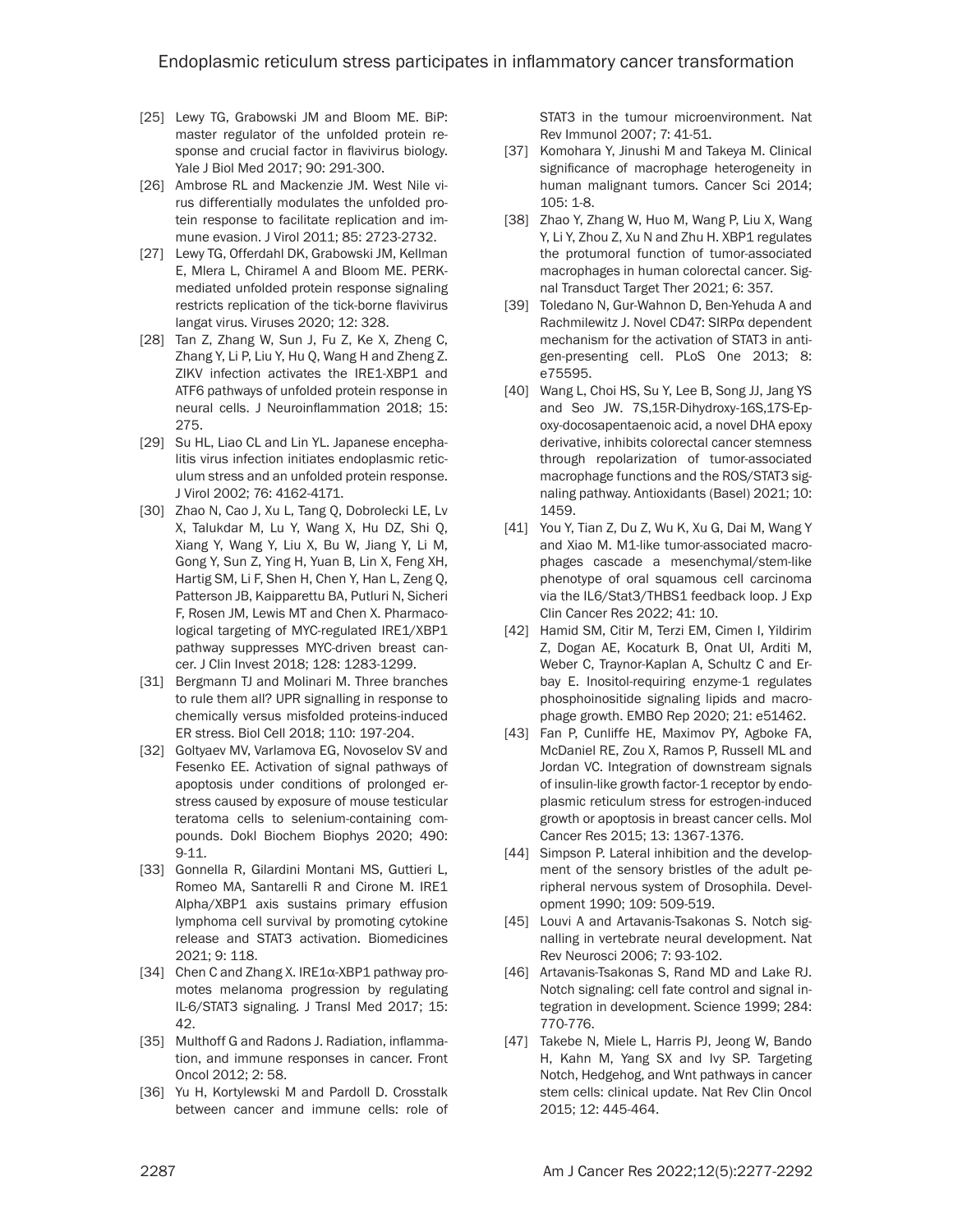- [48] Chakrabarti R, Celià-Terrassa T, Kumar S, Hang X, Wei Y, Choudhury A, Hwang J, Peng J, Nixon B, Grady JJ, DeCoste C, Gao J, van Es JH, Li MO, Aifantis I, Clevers H and Kang Y. Notch ligand Dll1 mediates cross-talk between mammary stem cells and the macrophageal niche. Science 2018; 360: eaan4153.
- [49] Sun S, Shi G, Sha H, Ji Y, Han X, Shu X, Ma H, Inoue T, Gao B, Kim H, Bu P, Guber RD, Shen X, Lee AH, Iwawaki T, Paton AW, Paton JC, Fang D, Tsai B, Yates JR 3rd, Wu H, Kersten S, Long Q, Duhamel GE, Simpson KW and Qi L. IRE1α is an endogenous substrate of endoplasmic-reticulum-associated degradation. Nat Cell Biol 2015; 17: 1546-1555.
- [50] Giuli MV, Diluvio G, Giuliani E, Franciosa G, Di Magno L, Pignataro MG, Tottone L, Nicoletti C, Besharat ZM, Peruzzi G, Pelullo M, Palermo R, Canettieri G, Talora C, d'Amati G, Bellavia D, Screpanti I and Checquolo S. Notch3 contributes to T-cell leukemia growth via regulation of the unfolded protein response. Oncogenesis 2020; 9: 93.
- [51] Camelo S, Raoul W, Lavalette S, Calippe B, Cristofaro B, Levy O, Houssier M, Sulpice E, Jonet L, Klein C, Devevre E, Thuret G, Duarte A, Eichmann A, Leconte L, Guillonneau X and Sennlaub F. Delta-like 4 inhibits choroidal neovascularization despite opposing effects on vascular endothelium and macrophages. Angiogenesis 2012; 15: 609-622.
- [52] Liu X, Yu J, Xu L, Umphred-Wilson K, Peng F, Ding Y, Barton BM, Lv X, Zhao MY, Sun S, Hong Y, Qi L, Adoro S and Chen X. Notch-induced endoplasmic reticulum-associated degradation governs mouse thymocyte β-selection. Elife 2021; 10: e69975.
- [53] Choi MS, Yoo AS and Greenwald I. sel-11 and cdc-42, two negative modulators of LIN-12/ Notch activity in C. elegans. PLoS One 2010; 5: e11885.
- [54] Sundaram M and Greenwald I. Suppressors of a lin-12 hypomorph define genes that interact with both lin-12 and glp-1 in Caenorhabditis elegans. Genetics 1993; 135: 765-783.
- [55] Yamakawa T, Yamada K, Sasamura T, Nakazawa N, Kanai M, Suzuki E, Fortini ME and Matsuno K. Deficient Notch signaling associated with neurogenic pecanex is compensated for by the unfolded protein response in Drosophila. Development 2012; 139: 558-567.
- [56] Tien AC, Rajan A, Schulze KL, Ryoo HD, Acar M, Steller H and Bellen HJ. Ero1L, a thiol oxidase, is required for Notch signaling through cysteine bridge formation of the Lin12-Notch repeats in Drosophila melanogaster. J Cell Biol 2008; 182: 1113-1125.
- [57] Hwang J and Qi L. Quality control in the endoplasmic reticulum: crosstalk between ERAD

and UPR pathways. Trends Biochem Sci 2018; 43: 593-605.

- [58] Muñoz JP, Ivanova S, Sánchez-Wandelmer J, Martínez-Cristóbal P, Noguera E, Sancho A, Díaz-Ramos A, Hernández-Alvarez MI, Sebastián D, Mauvezin C, Palacín M and Zorzano A. Mfn2 modulates the UPR and mitochondrial function via repression of PERK. EMBO J 2013; 32: 2348-2361.
- [59] Lin JH, Li H, Zhang Y, Ron D and Walter P. Divergent effects of PERK and IRE1 signaling on cell viability. PLoS One 2009; 4: e4170.
- [60] Lin JH, Li H, Yasumura D, Cohen HR, Zhang C, Panning B, Shokat KM, Lavail MM and Walter P. IRE1 signaling affects cell fate during the unfolded protein response. Science 2007; 318: 944-949.
- [61] Han J, Back SH, Hur J, Lin YH, Gildersleeve R, Shan J, Yuan CL, Krokowski D, Wang S, Hatzoglou M, Kilberg MS, Sartor MA and Kaufman RJ. ER-stress-induced transcriptional regulation increases protein synthesis leading to cell death. Nat Cell Biol 2013; 15: 481-490.
- [62] Michel S, Canonne M, Arnould T and Renard P. Inhibition of mitochondrial genome expression triggers the activation of CHOP-10 by a cell signaling dependent on the integrated stress response but not the mitochondrial unfolded protein response. Mitochondrion 2015; 21: 58-68.
- [63] Sano R and Reed JC. ER stress-induced cell death mechanisms. Biochim Biophys Acta 2013; 1833: 3460-3470.
- [64] Cao J, Dai DL, Yao L, Yu HH, Ning B, Zhang Q, Chen J, Cheng WH, Shen W and Yang ZX. Saturated fatty acid induction of endoplasmic reticulum stress and apoptosis in human liver cells via the PERK/ATF4/CHOP signaling pathway. Mol Cell Biochem 2012; 364: 115-129.
- [65] Chen Y, Gui D, Chen J, He D, Luo Y and Wang N. Down-regulation of PERK-ATF4-CHOP pathway by Astragaloside IV is associated with the inhibition of endoplasmic reticulum stress-induced podocyte apoptosis in diabetic rats. Cell Physiol Biochem 2014; 33: 1975-1987.
- [66] Liu Z, Shi Q, Song X, Wang Y, Wang Y, Song E and Song Y. Activating transcription factor 4 (ATF4)-ATF3-C/EBP homologous protein (CHOP) cascade shows an essential role in the ER stress-induced sensitization of tetrachlorobenzoquinone-challenged PC12 cells to ROSmediated apoptosis via death receptor 5 (DR5) signaling. Chem Res Toxicol 2016; 29: 1510- 1518.
- [67] Andruska ND, Zheng X, Yang X, Mao C, Cherian MM, Mahapatra L, Helferich WG and Shapiro DJ. Estrogen receptor  $α$  inhibitor activates the unfolded protein response, blocks protein synthesis, and induces tumor regression. Proc Natl Acad Sci U S A 2015; 112: 4737-4742.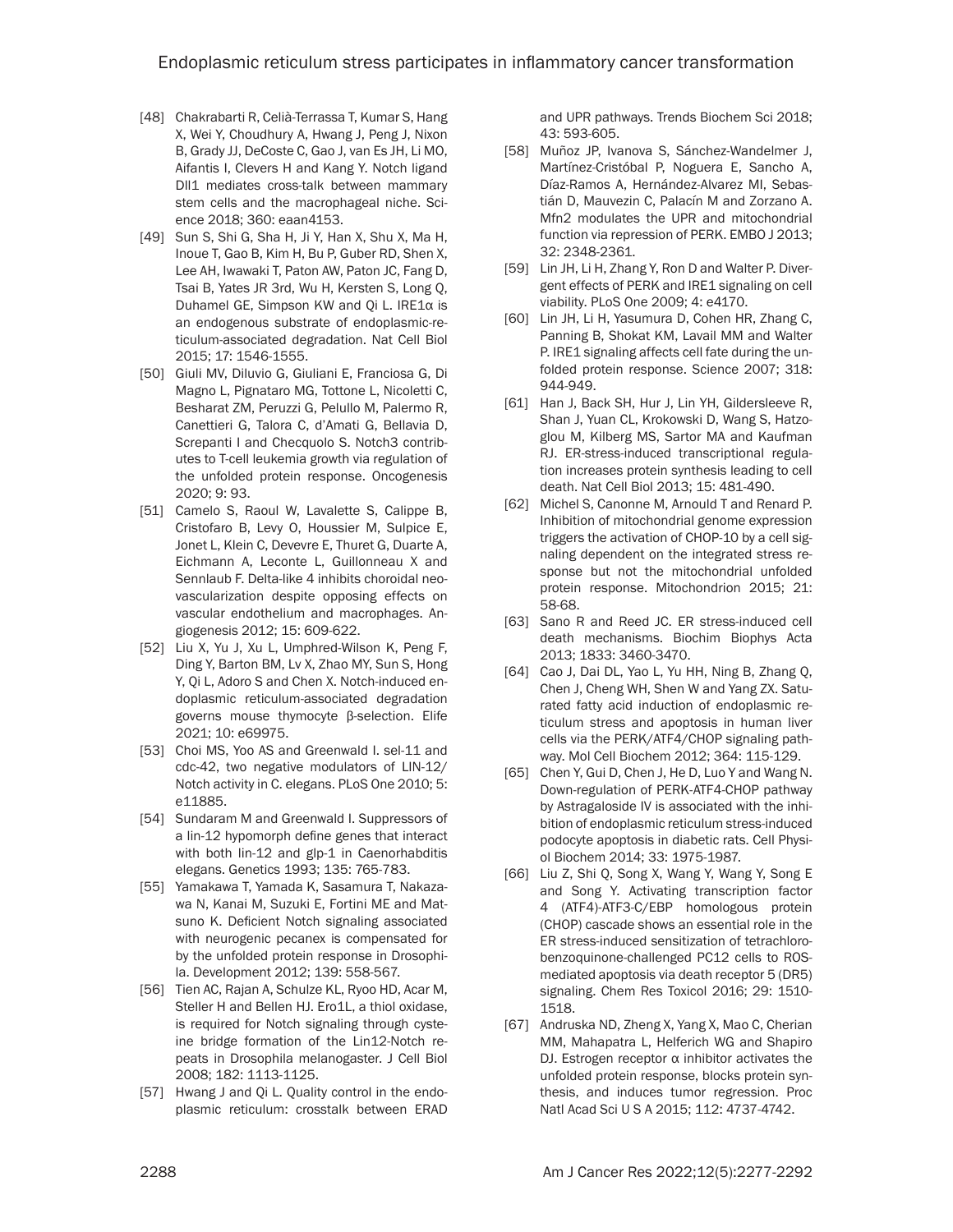- [68] Harding HP, Zhang Y and Ron D. Protein translation and folding are coupled by an endoplasmic-reticulum-resident kinase. Nature 1999; 397: 271-274.
- [69] Fan P, Tyagi AK, Agboke FA, Mathur R, Pokharel N and Jordan VC. Modulation of nuclear factorkappa B activation by the endoplasmic reticulum stress sensor PERK to mediate estrogeninduced apoptosis in breast cancer cells. Cell Death Discov 2018; 4: 15.
- [70] Taniguchi K and Karin M. NF-κB, inflammation, immunity and cancer: coming of age. Nat Rev Immunol 2018; 18: 309-324.
- [71] Peng C, Ouyang Y, Lu N and Li N. The NF-κB signaling pathway, the microbiota, and gastrointestinal tumorigenesis: recent advances. Front Immunol 2020; 11: 1387.
- [72] Zhang Q, Lenardo MJ and Baltimore D. 30 Years of NF-κB: a blossoming of relevance to human pathobiology. Cell 2017; 168: 37-57.
- [73] Ji Z, He L, Regev A and Struhl K. Inflammatory regulatory network mediated by the joint action of NF-kB, STAT3, and AP-1 factors is involved in many human cancers. Proc Natl Acad Sci U S A 2019; 116: 9453-9462.
- [74] Zhu S, Liu H, Sha H, Qi L, Gao DS and Zhang W. PERK and XBP1 differentially regulate CXCL10 and CCL2 production. Exp Eye Res 2017; 155: 1-14.
- [75] Mijošek V, Lasitschka F, Warth A, Zabeck H, Dalpke AH and Weitnauer M. Endoplasmic reticulum stress is a danger signal promoting innate inflammatory responses in bronchial epithelial cells. J Innate Immun 2016; 8: 464-478.
- [76] Calu V, Ionescu A, Stanca L, Geicu OI, Iordache F, Pisoschi AM, Serban AI and Bilteanu L. Key biomarkers within the colorectal cancer related inflammatory microenvironment. Sci Rep 2021; 11: 7940.
- [77] Grivennikov SI and Karin M. Dangerous liaisons: STAT3 and NF-kappaB collaboration and crosstalk in cancer. Cytokine Growth Factor Rev 2010; 21: 11-19.
- [78] Hirano T. IL-6 in inflammation, autoimmunity and cancer. Int Immunol 2021; 33: 127-148.
- [79] De Simone V, Franzè E, Ronchetti G, Colantoni A, Fantini MC, Di Fusco D, Sica GS, Sileri P, MacDonald TT, Pallone F, Monteleone G and Stolfi C. Th17-type cytokines, IL-6 and TNF-α synergistically activate STAT3 and NF-kB to promote colorectal cancer cell growth. Oncogene 2015; 34: 3493-3503.
- [80] Shen J, Chen X, Hendershot L and Prywes R. ER stress regulation of ATF6 localization by dissociation of BiP/GRP78 binding and unmasking of Golgi localization signals. Dev Cell 2002; 3: 99-111.
- [81] Haze K, Yoshida H, Yanagi H, Yura T and Mori K. Mammalian transcription factor ATF6 is syn-

thesized as a transmembrane protein and activated by proteolysis in response to endoplasmic reticulum stress. Mol Biol Cell 1999; 10: 3787-3799.

- [82] Velho RV, De Pace R, Klünder S, Di Lorenzo G, Schweizer M, Braulke T and Pohl S. Site-1 protease and lysosomal homeostasis. Biochim Biophys Acta Mol Cell Res 2017; 1864: 2162- 2168.
- [83] Yoshida H, Okada T, Haze K, Yanagi H, Yura T, Negishi M and Mori K. ATF6 activated by proteolysis binds in the presence of NF-Y (CBF) directly to the cis-acting element responsible for the mammalian unfolded protein response. Mol Cell Biol 2000; 20: 6755-6767.
- [84] Zeng L, Lu M, Mori K, Luo S, Lee AS, Zhu Y and Shyy JY. ATF6 modulates SREBP2-mediated lipogenesis. EMBO J 2004; 23: 950-958.
- [85] Maruyama R, Kamoshida Y, Shimizu M, Inoue J and Sato R. ATF6α stimulates cholesterogenic gene expression and de novo cholesterol synthesis. Biosci Biotechnol Biochem 2013; 77: 1734-1738.
- [86] Meng J, Liu K, Shao Y, Feng X, Ji Z, Chang B, Wang Y, Xu L and Yang G. ID1 confers cancer cell chemoresistance through STAT3/ATF6 mediated induction of autophagy. Cell Death Dis 2020; 11: 137.
- [87] Hanaoka M, Ishikawa T, Ishiguro M, Tokura M, Yamauchi S, Kikuchi A, Uetake H, Yasuno M and Kawano T. Expression of ATF6 as a marker of pre-cancerous atypical change in ulcerative colitis-associated colorectal cancer: a potential role in the management of dysplasia. J Gastroenterol 2018; 53: 631-641.
- [88] Yu S, Hu Q, Fan K, Yang C and Gao Y. CSNK2B contributes to colorectal cancer cell proliferation by activating the mTOR signaling. J Cell Commun Signal 2021; 15: 383-392.
- [89] Yu S, Li L, Cai H, He B, Gao Y and Li Y. Overexpression of NELFE contributes to gastric cancer progression via Wnt/β-catenin signalingmediated activation of CSNK2B expression. J Exp Clin Cancer Res 2021; 40: 54.
- [90] Xiao Y, Huang S, Qiu F, Ding X, Sun Y, Wei C, Hu X, Wei K, Long S, Xie L, Xun Y, Chen W, Zhang Z, Liu N and Xiang S. Tumor necrosis factor α-induced protein 1 as a novel tumor suppressor through selective downregulation of CSNK2B blocks nuclear factor-κB activation in hepatocellular carcinoma. EBioMedicine 2020; 51: 102603.
- [91] Nakajima S, Hiramatsu N, Hayakawa K, Saito Y, Kato H, Huang T, Yao J, Paton AW, Paton JC and Kitamura M. Selective abrogation of BiP/ GRP78 blunts activation of NF-κB through the ATF6 branch of the UPR: involvement of C/ EBPβ and mTOR-dependent dephosphorylation of Akt. Mol Cell Biol 2011; 31: 1710-1718.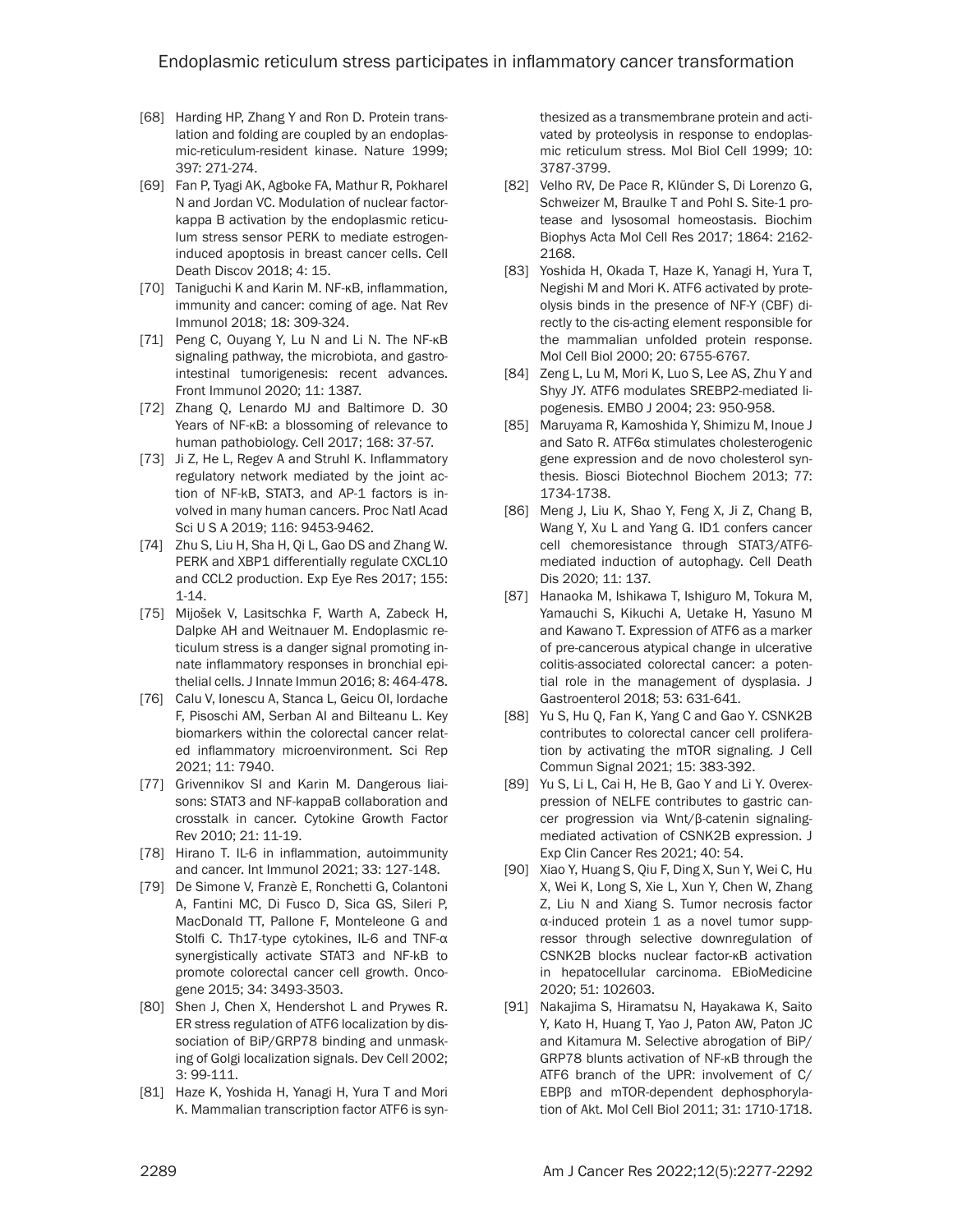- [92] Cantrell MA, Ebelt ND, Pfefferle AD, Perou CM and Van Den Berg CL. c-Jun N-terminal kinase 2 prevents luminal cell commitment in normal mammary glands and tumors by inhibiting p53/Notch1 and breast cancer gene 1 expression. Oncotarget 2015; 6: 11863-11881.
- [93] Portanova P, Notaro A, Pellerito O, Sabella S, Giuliano M and Calvaruso G. Notch inhibition restores TRAIL-mediated apoptosis via AP1 dependent upregulation of DR4 and DR5 TRAIL receptors in MDA-MB-231 breast cancer cells. Int J Oncol 2013; 43: 121-130.
- [94] Espinosa L, Cathelin S, D'Altri T, Trimarchi T, Statnikov A, Guiu J, Rodilla V, Inglés-Esteve J, Nomdedeu J, Bellosillo B, Besses C, Abdel-Wahab O, Kucine N, Sun SC, Song G, Mullighan CC, Levine RL, Rajewsky K, Aifantis I and Bigas A. The Notch/Hes1 pathway sustains NF-κB activation through CYLD repression in T cell leukemia. Cancer Cell 2010; 18: 268-281.
- [95] Ferrandino F, Grazioli P, Bellavia D, Campese AF, Screpanti I and Felli MP. Notch and NF-κB: coach and players of regulatory T-cell response in cancer. Front Immunol 2018; 9: 2165.
- [96] Osipo C, Golde TE, Osborne BA and Miele LA. Off the beaten pathway: the complex cross talk between Notch and NF-kappaB. Lab Invest 2008; 88: 11-17.
- [97] Hetz C, Chevet E and Harding HP. Targeting the unfolded protein response in disease. Nat Rev Drug Discov 2013; 12: 703-719.
- [98] Atkins C, Liu Q, Minthorn E, Zhang SY, Figueroa DJ, Moss K, Stanley TB, Sanders B, Goetz A, Gaul N, Choudhry AE, Alsaid H, Jucker BM, Axten JM and Kumar R. Characterization of a novel PERK kinase inhibitor with antitumor and antiangiogenic activity. Cancer Res 2013; 73: 1993-2002.
- [99] Papandreou I, Denko NC, Olson M, Van Melckebeke H, Lust S, Tam A, Solow-Cordero DE, Bouley DM, Offner F, Niwa M and Koong AC. Identification of an Ire1alpha endonuclease specific inhibitor with cytotoxic activity against human multiple myeloma. Blood 2011; 117: 1311- 1314.
- [100] Sidrauski C, Acosta-Alvear D, Khoutorsky A, Vedantham P, Hearn BR, Li H, Gamache K, Gallagher CM, Ang KK, Wilson C, Okreglak V, Ashkenazi A, Hann B, Nader K, Arkin MR, Renslo AR, Sonenberg N and Walter P. Pharmacological brake-release of mRNA translation enhances cognitive memory. Elife 2013; 2: e00498.
- [101] Das I, Krzyzosiak A, Schneider K, Wrabetz L, D'Antonio M, Barry N, Sigurdardottir A and Bertolotti A. Preventing proteostasis diseases by selective inhibition of a phosphatase regulatory subunit. Science 2015; 348: 239-242.
- [102] Gallagher CM and Walter P. Ceapins inhibit ATF6α signaling by selectively preventing tran-

sport of ATF6α to the Golgi apparatus during ER stress. Elife 2016; 5: e11880.

- [103] Wang L, Perera BG, Hari SB, Bhhatarai B, Backes BJ, Seeliger MA, Schürer SC, Oakes SA, Papa FR and Maly DJ. Divergent allosteric control of the IRE1α endoribonuclease using kinase inhibitors. Nat Chem Biol 2012; 8: 982- 989.
- [104] Ali MM, Bagratuni T, Davenport EL, Nowak PR, Silva-Santisteban MC, Hardcastle A, McAndrews C, Rowlands MG, Morgan GJ, Aherne W, Collins I, Davies FE and Pearl LH. Structure of the Ire1 autophosphorylation complex and implications for the unfolded protein response. EMBO J 2011; 30: 894-905.
- [105] Jha BK, Polyakova I, Kessler P, Dong B, Dickerman B, Sen GC and Silverman RH. Inhibition of RNase L and RNA-dependent protein kinase (PKR) by sunitinib impairs antiviral innate immunity. J Biol Chem 2011; 286: 26319-26326.
- [106] Liu B, Diaz Arguello OA, Chen D, Chen S, Saber A and Haisma HJ. CRISPR-mediated ablation of overexpressed EGFR in combination with sunitinib significantly suppresses renal cell carcinoma proliferation. PLoS One 2020; 15: e0232985.
- [107] Ghosh R, Wang L, Wang ES, Perera BG, Igbaria A, Morita S, Prado K, Thamsen M, Caswell D, Macias H, Weiberth KF, Gliedt MJ, Alavi MV, Hari SB, Mitra AK, Bhhatarai B, Schürer SC, Snapp EL, Gould DB, German MS, Backes BJ, Maly DJ, Oakes SA and Papa FR. Allosteric inhibition of the IRE1α RNase preserves cell viability and function during endoplasmic reticulum stress. Cell 2014; 158: 534-548.
- [108] Sanches M, Duffy NM, Talukdar M, Thevakumaran N, Chiovitti D, Canny MD, Lee K, Kurinov I, Uehling D, Al-awar R, Poda G, Prakesch M, Wilson B, Tam V, Schweitzer C, Toro A, Lucas JL, Vuga D, Lehmann L, Durocher D, Zeng Q, Patterson JB and Sicheri F. Structure and mechanism of action of the hydroxy-aryl-aldehyde class of IRE1 endoribonuclease inhibitors. Nat Commun 2014; 5: 4202.
- [109] Tang CH, Ranatunga S, Kriss CL, Cubitt CL, Tao J, Pinilla-Ibarz JA, Del Valle JR and Hu CC. Inhibition of ER stress-associated IRE-1/XBP-1 pathway reduces leukemic cell survival. J Clin Invest 2014; 124: 2585-2598.
- [110] Tomasio SM, Harding HP, Ron D, Cross BC and Bond PJ. Selective inhibition of the unfolded protein response: targeting catalytic sites for Schiff base modification. Mol Biosyst 2013; 9: 2408-2416.
- [111] Mimura N, Fulciniti M, Gorgun G, Tai YT, Cirstea D, Santo L, Hu Y, Fabre C, Minami J, Ohguchi H, Kiziltepe T, Ikeda H, Kawano Y, French M, Blumenthal M, Tam V, Kertesz NL, Malyankar UM, Hokenson M, Pham T, Zeng Q, Patterson JB,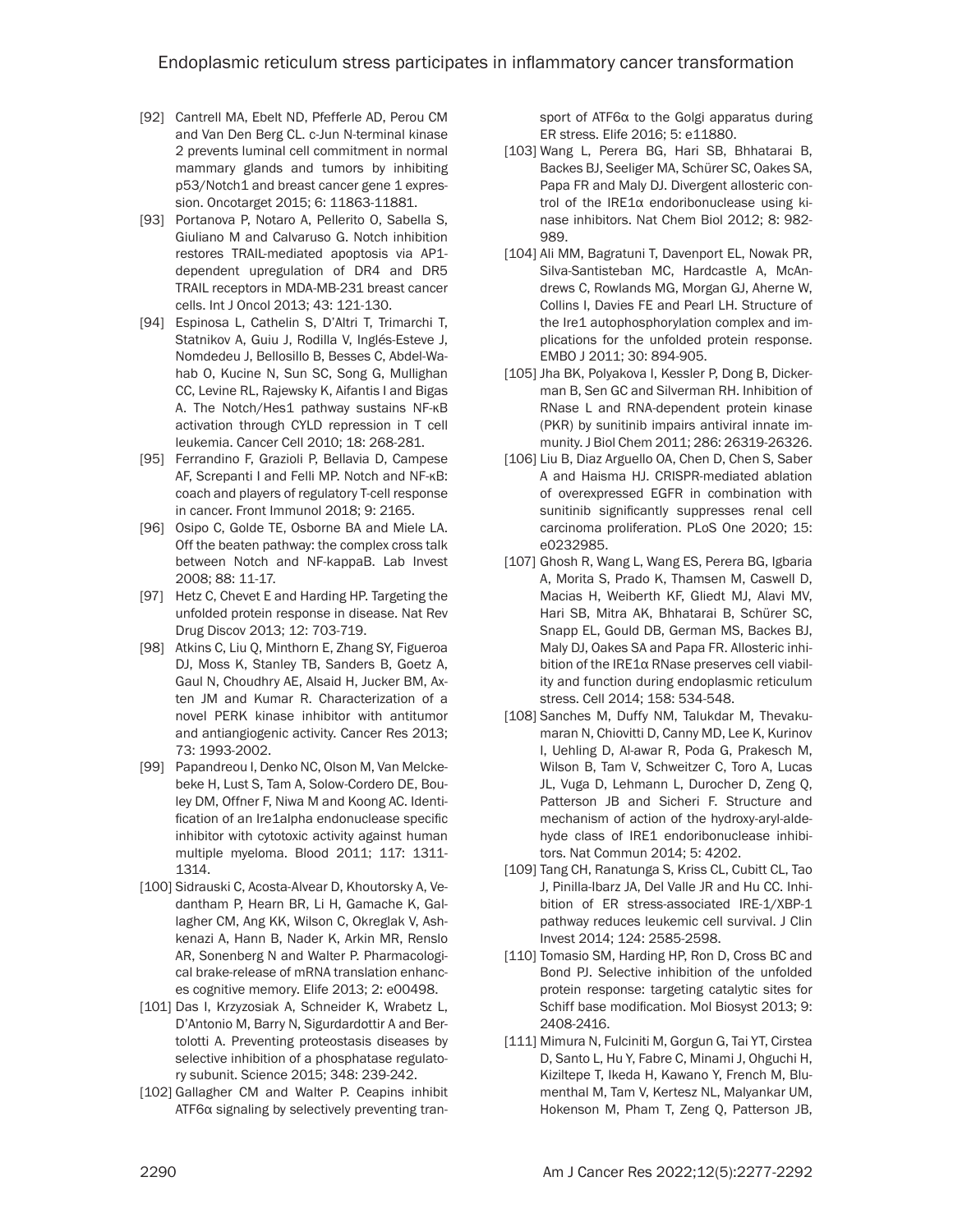Richardson PG, Munshi NC and Anderson KC. Blockade of XBP1 splicing by inhibition of IRE1α is a promising therapeutic option in multiple myeloma. Blood 2012; 119: 5772-5781.

- [112] Volkmann K, Lucas JL, Vuga D, Wang X, Brumm D, Stiles C, Kriebel D, Der-Sarkissian A, Krishnan K, Schweitzer C, Liu Z, Malyankar UM, Chiovitti D, Canny M, Durocher D, Sicheri F and Patterson JB. Potent and selective inhibitors of the inositol-requiring enzyme 1 endoribonuclease. J Biol Chem 2011; 286: 12743-12755.
- [113] Cross BC, Bond PJ, Sadowski PG, Jha BK, Zak J, Goodman JM, Silverman RH, Neubert TA, Baxendale IR, Ron D and Harding HP. The molecular basis for selective inhibition of unconventional mRNA splicing by an IRE1-binding small molecule. Proc Natl Acad Sci U S A 2012; 109: E869-878.
- [114] Qiu Q, Zheng Z, Chang L, Zhao YS, Tan C, Dandekar A, Zhang Z, Lin Z, Gui M, Li X, Zhang T, Kong Q, Li H, Chen S, Chen A, Kaufman RJ, Yang WL, Lin HK, Zhang D, Perlman H, Thorp E, Zhang K and Fang D. Toll-like receptor-mediated IRE1α activation as a therapeutic target for inflammatory arthritis. EMBO J 2013; 32: 2477-2490.
- [115] Logue SE, McGrath EP, Cleary P, Greene S, Mnich K, Almanza A, Chevet E, Dwyer RM, Oommen A, Legembre P, Godey F, Madden EC, Leuzzi B, Obacz J, Zeng Q, Patterson JB, Jäger R, Gorman AM and Samali A. Inhibition of IRE1 RNase activity modulates the tumor cell secretome and enhances response to chemotherapy. Nat Commun 2018; 9: 3267.
- [116] Le Reste PJ, Pineau R, Voutetakis K, Samal J, Jégou G, Lhomond S, Gorman AM, Samali A, Patterson JB, Zeng Q, Pandit A, Aubry M, Soriano N, Etcheverry A, Chatziioannou A, Mosser J, Avril T and Chevet E. Local intracerebral inhibition of IRE1 by MKC8866 sensitizes glioblastoma to irradiation/chemotherapy in vivo. Cancer Lett 2020; 494: 73-83.
- [117] Feldman HC, Tong M, Wang L, Meza-Acevedo R, Gobillot TA, Lebedev I, Gliedt MJ, Hari SB, Mitra AK, Backes BJ, Papa FR, Seeliger MA and Maly DJ. Structural and functional analysis of the allosteric inhibition of IRE1α with ATP-Competitive ligands. ACS Chem Biol 2016; 11: 2195-2205.
- [118] Bouchecareilh M, Caruso ME, Roby P, Parent S, Rouleau N, Taouji S, Pluquet O, Bossé R, Moenner M and Chevet E. AlphaScreen-based characterization of the bifunctional kinase/ RNase IRE1alpha: a novel and atypical drug target. J Biomol Screen 2010; 15: 406-417.
- [119] Bouchecareilh M, Higa A, Fribourg S, Moenner M and Chevet E. Peptides derived from the bifunctional kinase/RNase enzyme IRE1α modulate IRE1α activity and protect cells from en-

doplasmic reticulum stress. FASEB J 2011; 25: 3115-3129.

- [120] Doultsinos D, Carlesso A, Chintha C, Paton JC, Paton AW, Samali A, Chevet E and Eriksson LA. Peptidomimetic-based identification of FDAapproved compounds inhibiting IRE1 activity. FEBS J 2021; 288: 945-960.
- [121] Axten JM, Medina JR, Feng Y, Shu A, Romeril SP, Grant SW, Li WH, Heerding DA, Minthorn E, Mencken T, Atkins C, Liu Q, Rabindran S, Kumar R, Hong X, Goetz A, Stanley T, Taylor JD, Sigethy SD, Tomberlin GH, Hassell AM, Kahler KM, Shewchuk LM and Gampe RT. Discovery of 7-methyl-5-(1-{[3-(trifluoromethyl)phenyl]acetyl}-2,3-dihydro-1H-indol-5-yl)-7H-pyrrolo[2,3-d]pyrimidin-4-amine (GSK2606414), a potent and selective first-in-class inhibitor of protein kinase R (PKR)-like endoplasmic reticulum kinase (PERK). J Med Chem 2012; 55: 7193-7207.
- [122] Yi S, Chen K, Zhang L, Shi W, Zhang Y, Niu S, Jia M, Cong B and Li Y. Endoplasmic reticulum stress is involved in stress-induced hypothalamic neuronal injury in rats via the PERK-ATF4-CHOP and IRE1-ASK1-JNK pathways. Front Cell Neurosci 2019; 13: 190.
- [123] Guo J, Ren R, Sun K, Yao X, Lin J, Wang G, Guo Z, Xu T and Guo F. PERK controls bone homeostasis through the regulation of osteoclast differentiation and function. Cell Death Dis 2020; 11: 847.
- [124] Axten JM, Romeril SP, Shu A, Ralph J, Medina JR, Feng Y, Li WH, Grant SW, Heerding DA, Minthorn E, Mencken T, Gaul N, Goetz A, Stanley T, Hassell AM, Gampe RT, Atkins C and Kumar R. Discovery of GSK2656157: an optimized PERK inhibitor selected for preclinical development. ACS Med Chem Lett 2013; 4: 964-968.
- [125] Krishnamoorthy J, Rajesh K, Mirzajani F, Kesoglidou P, Papadakis AI and Koromilas AE. Evidence for eIF2α phosphorylation-independent effects of GSK2656157, a novel catalytic inhibitor of PERK with clinical implications. Cell Cycle 2014; 13: 801-806.
- [126] Robert F, Kapp LD, Khan SN, Acker MG, Kolitz S, Kazemi S, Kaufman RJ, Merrick WC, Koromilas AE, Lorsch JR and Pelletier J. Initiation of protein synthesis by hepatitis C virus is refractory to reduced eIF2.GTP.Met-tRNA(i)(Met) ternary complex availability. Mol Biol Cell 2006; 17: 4632-4644.
- [127] Boyce M, Bryant KF, Jousse C, Long K, Harding HP, Scheuner D, Kaufman RJ, Ma D, Coen DM, Ron D and Yuan J. A selective inhibitor of eI-F2alpha dephosphorylation protects cells from ER stress. Science 2005; 307: 935-939.
- [128] Dadey DYA, Kapoor V, Khudanyan A, Thotala D and Hallahan DE. PERK regulates glioblasto-